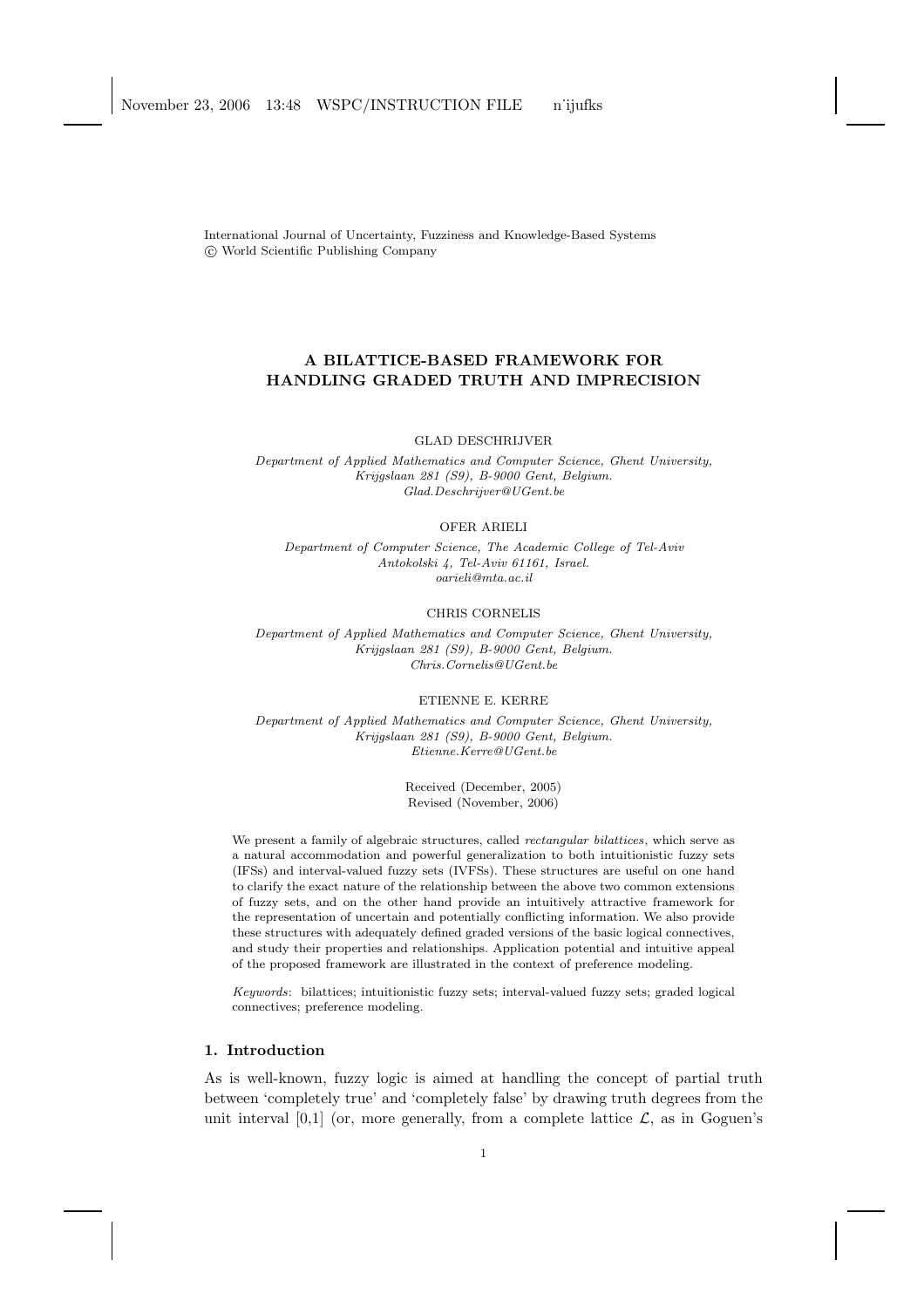$\mathcal{L}$ -fuzzy logic <sup>1</sup>). Its importance derives from the fact that most modes of human reasoning and especially commonsense reasoning are approximate in nature rather than exact.

Fuzziness, however, cannot adequately cover all the imperfections inherent to real-life situations, since the 'one-dimensional' ordering of truth degrees cannot cope with information deficiency (i.e., a lack or excess of information). In previous papers <sup>2,3,4</sup>, we have already argued that bilattices (due to Ginsberg <sup>5</sup> and then Fitting  $6,7,8,9$ ) can be used to complement the common notion of graded truth (or membership) from  $(\mathcal{L})$ -fuzzy set theory, with a notion of graded knowledge. In this sense, bilattices offer a naturally attractive candidate framework for representing graded, uncertain and potentially conflicting information, a claim that is supported also in <sup>10</sup>,11,<sup>12</sup> .

In this paper, we vindicate this thesis by showing that so-called rectangular bilattices provide an elegant framework for bridging between intuitionistic fuzzy sets (IFSs)  $^{13}$  and interval-valued fuzzy sets (IVFSs)  $^{14}$ , which are two frequently encountered and syntactically equivalent generalizations of Zadeh's fuzzy sets. In particular, we will show that Atanassov's decision to restrict the evaluation set for  $\mathcal{L}$ -intuitionistic fuzzy sets to consistent couples of the "square"  $\mathcal{L}^2$  forces the resulting structure to coincide with the "triangle"  $\mathcal{I}(\mathcal{L})$  (see Section 2.3).

In the sequel, the developed framework is equipped with suitable implementations for the common logical connectives of negation, conjunction, disjunction and implication. We also demonstrate the robustness of our framework in the context of preference modeling, and show that (rectangular) bilattices are useful not only for encoding the problem statement, but also for its generic solution strategy.

The remainder of this paper is organized as follows: in Section 2 we recall some basic definitions regarding the underlying structures of our framework, namely: bilattices, rectangular bilattices, and derived from them squares and triangles. Then, in Section 3, we show the relationships of these structures to intuitionistic fuzzy sets and interval-valued fuzzy sets. In Section 4 we consider graded versions of the basic logical connectives for reasoning with uncertainty in our setting, and in Section 5 we discuss the application potential of our framework in the context of modeling imprecise preference information. Finally, in Section 6 we conclude.

# 2. Preliminaries

# 2.1. Bilattices

**Definition 1.** A *bilattice* <sup>5</sup> is a triple  $\mathcal{B} = (B, \leq_t, \leq_k)$ , where B is a nonempty set containing at least two elements, and  $(B, \leq_t), (B, \leq_k)$  are complete lattices.<sup>1</sup>

<sup>&</sup>lt;sup>1</sup>Structures that meet this definition are sometimes called *pre-bilattices*. In such cases the notion 'bilattices' is reserved for some particular type of pre-bilattices which is determined according to the way the two partial orders are related; see Definition 2.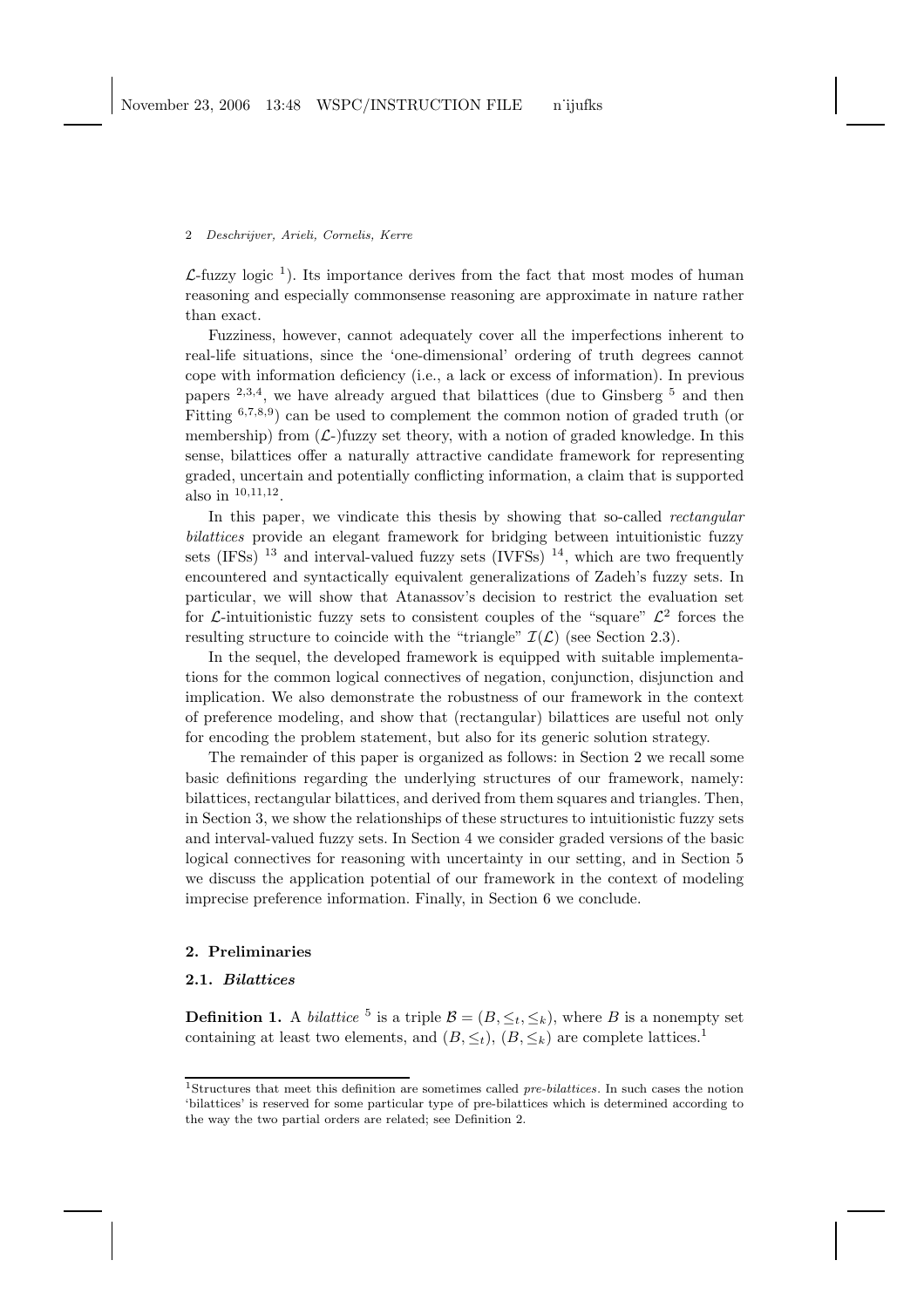The two partial orders  $\leq_t$  and  $\leq_k$  of bilattices intuitively represent differences in the degree of truth and in the amount of knowledge/information (respectively), conveyed by the assertions. In the sequel, following the usual notations for the basic bilattice operations, we shall denote by  $\land$  (respectively, by  $\lor$ ) the  $\leq_t$ -meet (the  $\leq_t$ -join) and by ⊗ (respectively, by ⊕) the  $\leq_k$ -meet (the  $\leq_k$ -join) of B. While the meaning of ∧ and ∨ corresponds to the standard logical role of these operators, the intuition behind  $\otimes$  and  $\oplus$  is somewhat less transparent. Fitting <sup>9</sup> calls them consensus and *gullibility* operations, respectively, to indicate that  $x \otimes y$  is the most information 'agreed' upon by x and y, while  $x \oplus y$  includes everything accepted by at least one of  $x$  and  $y$ .

We denote by f and t the  $\leq_t$ -extreme elements, and  $\perp$ ,  $\top$  denote the  $\leq_k$ -extreme elements of B. Intuitively, these elements can be perceived as 'false', 'true', 'unknown' (i.e., neither true nor false) and 'contradictory' (both true and false), respectively. Thus, for instance,  $f \leq_t \perp$  since the 'degree of truth' of a statement which is known to be false is smaller than that of a statement about which there is no information whatsoever. On the other hand,  $\perp \leq_k f$ , since knowing that a statement is false is more informative than knowing nothing at all about it.

Clearly, the more interesting forms of bilattices are those in which the two partial orders are related in one way or another. Below are some common types of such relations:

**Definition 2.** Let  $\mathcal{B} = (B, \leq t, \leq k)$  be a bilattice.

- $\beta$  is called *distributive* <sup>5</sup> if all the (twelve) possible distributive laws concerning  $\land$ ,  $\lor$ ,  $\otimes$ , and  $\oplus$  hold (for instance,  $a \land (b \oplus c) = (a \land b) \oplus (a \land c)$ ).
- B is called *interlaced* <sup>6</sup> if each one of  $\land$ ,  $\lor$ ,  $\otimes$ , and  $\oplus$ , is monotonic with respect to both  $\leq_t$  and  $\leq_k$  (for instance, if  $a \leq_k b$  then  $a \wedge c \leq_k b \wedge c$ ).
- B is a bilattice with a negation  $\frac{5}{1}$  if there exists a unary operation  $\neg$  satisfying, for every x, y in B, (1)  $\neg\neg x = x$ , (2) if  $x \leq_t y$  then  $\neg x \geq_t \neg y$ , and (3) if  $x \leq_k y$  then  $\neg x \leq_k \neg y$ .
- $\beta$  is a bilattice *with a conflation*<sup>8</sup> if there exists a unary operation satisfying, for every x, y in B, (1) − − x = x, (2) if  $x \leq_k y$  then − x ≥ k − y, and (3) if  $x \leq_t y$  then  $-x \leq_t -y$ .
- B is called *classical* <sup>15</sup>, if it has a negation  $\neg$  and a conflation that commute, and for every x in B it holds that  $x \vee -\neg x = t$ .

Originally, Ginsberg considered bilattices with negations. In this case a negation is an involution with respect to the lattice  $(B, \leq_t)$  and an order preserving operation of the lattice  $(B, \leq_k)$ . Conversely, a conflation is an involution of  $(B, \leq_k)$  and an order preserving operation of  $(B, \leq_t)$ . Following Ginsberg, Fitting introduced the family of interlaced bilattices and showed their usefulness for logic programming (see e.g. <sup>6</sup>,<sup>7</sup> ). It is easily verified that distributive bilattices are also interlaced. In the context of fuzzy sets, interlaced bilattices have been considered, e.g., in <sup>16</sup>.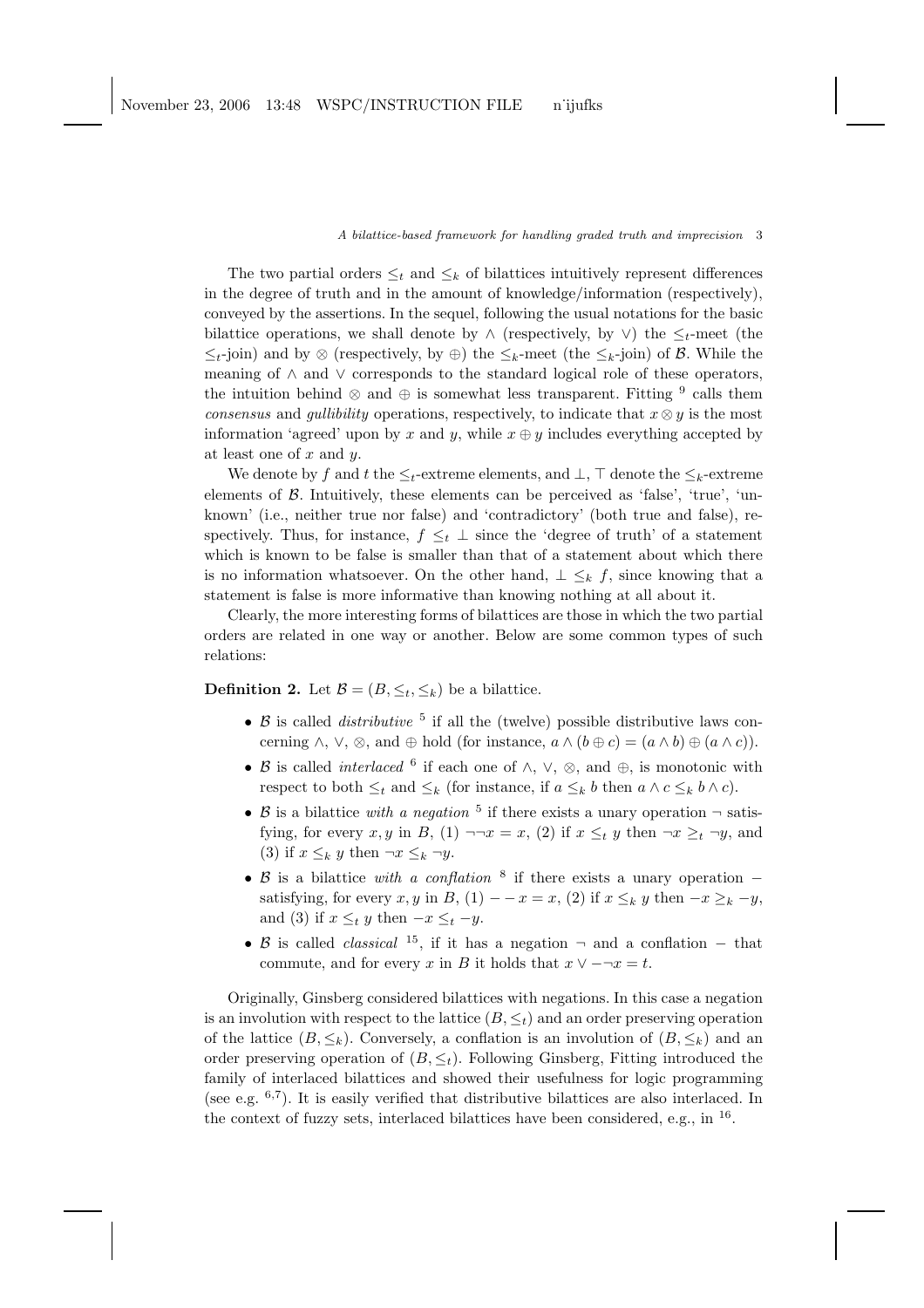Example 1. Figure 1 depicts double-Hasse diagrams of a four-valued bilattice  $FOUR$  (after Belnap's four-valued structure  $^{17,18}$ ) and a nine-valued bilattice  $\mathcal{N} \mathcal{I} \mathcal{N} \mathcal{E}$  that contains, in addition to the four basic elements of  $\mathcal{F} \mathcal{O} \mathcal{U} \mathcal{R}$ , elements for representing true/false default assumptions  $(dt, df)$  for reasoning with lack of information, conflict situations that are 'biased' for true or false  $(bt, bf)$  for reasoning with too much information, and a neutral, middle element  $m$  (see  $^{19,20}$  for a more detailed discussion on these structures and their applications). Both these bilattices are distributive, and so they are interlaced as well. Note that  $FOUR$  is classical, while  $\mathcal{N} \mathcal{I} \mathcal{N} \mathcal{E}$  is not. An example of a (distributive) bilattice with an infinite amount of elements is  $([0,1]^2, \leq_t, \leq_k)$ , consisting of pairs of elements from the unit interval, with  $\leq_t$  and  $\leq_k$  defined as

$$
(x_1, x_2) \leq_t (y_1, y_2) \Leftrightarrow x_1 \leq y_1 \text{ and } x_2 \geq y_2,
$$
  

$$
(x_1, x_2) \leq_k (y_1, y_2) \Leftrightarrow x_1 \leq y_1 \text{ and } x_2 \leq y_2.
$$

It is worth mentioning that in the context of fuzzy set theory, the  $\leq_t$ -ordering of this bilattice has been studied in <sup>21,22</sup> and its  $\leq_k$ -ordering is considered in <sup>23</sup>.



Fig. 1. The bilattices  $\mathcal{FOUR}$  and  $\mathcal{NINE}$ 

The following proposition recalls some important properties of bilattices.

### Proposition 1.

- <sup>5</sup> Let  $\mathcal{B} = (B, \leq_t, \leq_k)$  be a bilattice with a negation  $\neg$ . For all  $x, y$  in  $B$ :
- $(a) \neg(x \land y) = \neg x \lor \neg y, \neg(x \lor y) = \neg x \land \neg y, \neg(x \otimes y) = \neg x \otimes \neg y, \neg(x \oplus y) =$  $\neg x \oplus \neg y$ . (b)  $\neg f = t$ ,  $\neg t = f$ ,  $\neg \bot = \bot$ ,  $\neg \top = \top$ .
- <sup>8</sup> Let  $\mathcal{B} = (B, \leq_t, \leq_k)$  be a bilattice with a conflation –. For all x, y in B:  $(a)$   $-(x \wedge y) = -x \wedge -y$ ,  $-(x \vee y) = -x \vee -y$ ,  $-(x \otimes y) = -x \oplus -y$ ,  $-(x \oplus y) = -x \wedge -y$  $-x \otimes -y.$ (b)  $-f = f$ ,  $-t = t$ ,  $-\perp = \top$ ,  $-\top = \perp$ .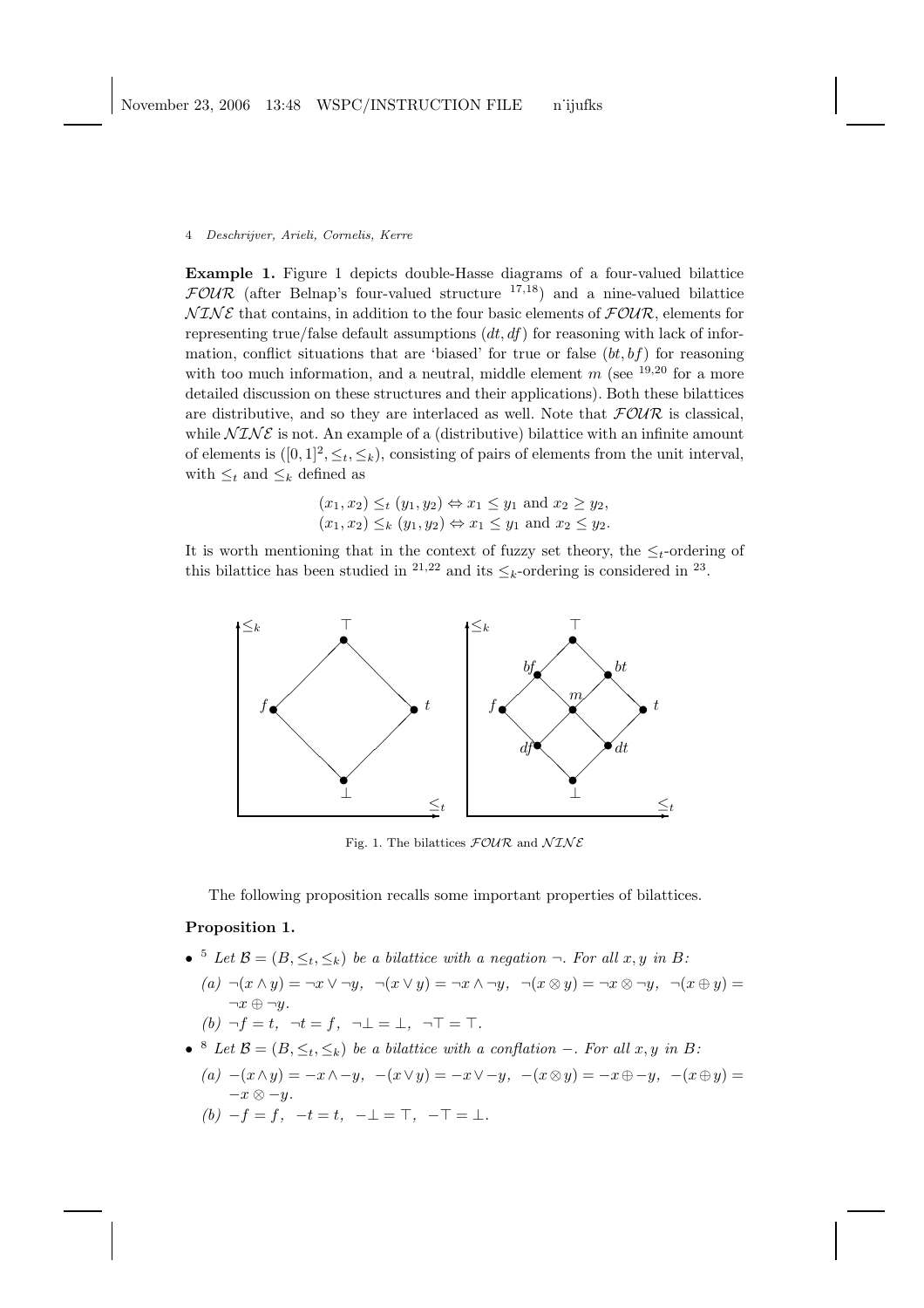### 2.2. Rectangular bilattices

**Definition 3.** Let  $\mathcal{L} = (L, \leq_L)$  and  $\mathcal{R} = (R, \leq_R)$  be two complete lattices. A rectangular bilattice, shortly rectangle, is a structure  $\mathcal{L} \odot \mathcal{R} = (L \times R, \leq_t, \leq_k)$ , where, for every  $x_1, y_1$  in L and  $x_2, y_2$  in R,

> (1)  $(x_1, x_2) \leq_t (y_1, y_2) \Leftrightarrow x_1 \leq_L y_1 \text{ and } x_2 \geq_R y_2,$ (2)  $(x_1, x_2) \leq_k (y_1, y_2) \Leftrightarrow x_1 \leq_L y_1 \text{ and } x_2 \leq_R y_2.$

We say that a structure is *rectangular* if it is isomorphic to a rectangular bilattice. An element  $(x_1, x_2)$  of a rectangle  $\mathcal{L} \odot \mathcal{R}$  may intuitively be understood such that  $x_1$  represents the amount of belief *for* some assertion, and  $x_2$  is the amount of belief *against* it. In the context of fuzzy sets, this corresponds to Atanassov's theory of intuitionistic fuzzy sets  $^{13}$ , which extends standard fuzzy set theory so that any element u in a universe U is assigned not only a membership degree,  $\mu_A(u)$ , but also a non-membership degree  $\nu_A(u)$ , where both degrees are drawn from the unit interval [0, 1] and satisfy the condition  $\mu_A(u) + \nu_A(u) \leq 1$ . Rectangular bilattices generalize this idea by not imposing the latter condition, by considering arbitrary lattices (not only the unit interval), and by defining the membership function and the non-membership function over potentially different ranges (see also Section 3 below).

Denote the join and meet operations of a complete lattice  $\mathcal{L} = (L, \leq_L)$  by  $\wedge_L$ and  $\vee_L$ , respectively. Then, for every  $x_1, y_1$  in L and  $x_2, y_2$  in R, we have

$$
(x_1, x_2) \land (y_1, y_2) = (x_1 \land_L y_1, x_2 \lor_R y_2),
$$
  
\n
$$
(x_1, x_2) \lor (y_1, y_2) = (x_1 \lor_L y_1, x_2 \land_R y_2),
$$
  
\n
$$
(x_1, x_2) \otimes (y_1, y_2) = (x_1 \land_L y_1, x_2 \land_R y_2),
$$
  
\n
$$
(x_1, x_2) \oplus (y_1, y_2) = (x_1 \lor_L y_1, x_2 \lor_R y_2),
$$

Moreover, denoting  $0<sub>C</sub> = \inf L$  and  $1<sub>C</sub> = \sup L$ , it holds that

 $\perp_{\mathcal{L}\odot\mathcal{R}} = (0_{\mathcal{L}}, 0_{\mathcal{R}}), \quad \top_{\mathcal{L}\odot\mathcal{R}} = (1_{\mathcal{L}}, 1_{\mathcal{R}}), \quad t_{\mathcal{L}\odot\mathcal{R}} = (1_{\mathcal{L}}, 0_{\mathcal{R}}), \quad f_{\mathcal{L}\odot\mathcal{R}} = (0_{\mathcal{L}}, 1_{\mathcal{R}}).$ 

It is easy to verify that a rectangular bilattice is indeed a bilattice (in the sense of Definition 1). The next proposition summarizes some basic properties of rectangular bilattices and shows their central role in the theory of bilattices:

# Proposition 2.

- a) <sup>6</sup> Every rectangular bilattice is interlaced.
- b) <sup>24</sup> Every interlaced bilattice is rectangular.
- c) <sup>5</sup> If  $\mathcal L$  and  $\mathcal R$  are distributive lattices then  $\mathcal L \odot \mathcal R$  is a distributive bilattice.
- d) <sup>5,6</sup> Every distributive bilattice is isomorphic to  $\mathcal{L} \odot \mathcal{R}$  for some distributive lattices L and R.

In the context of item (b) of the proposition above, it is interesting to note that every interlaced bilattice  $\mathcal{B} = (B, \leq_t, \leq_k)$  is isomorphic to the structure  $\mathcal{L} \odot \mathcal{R}$ ,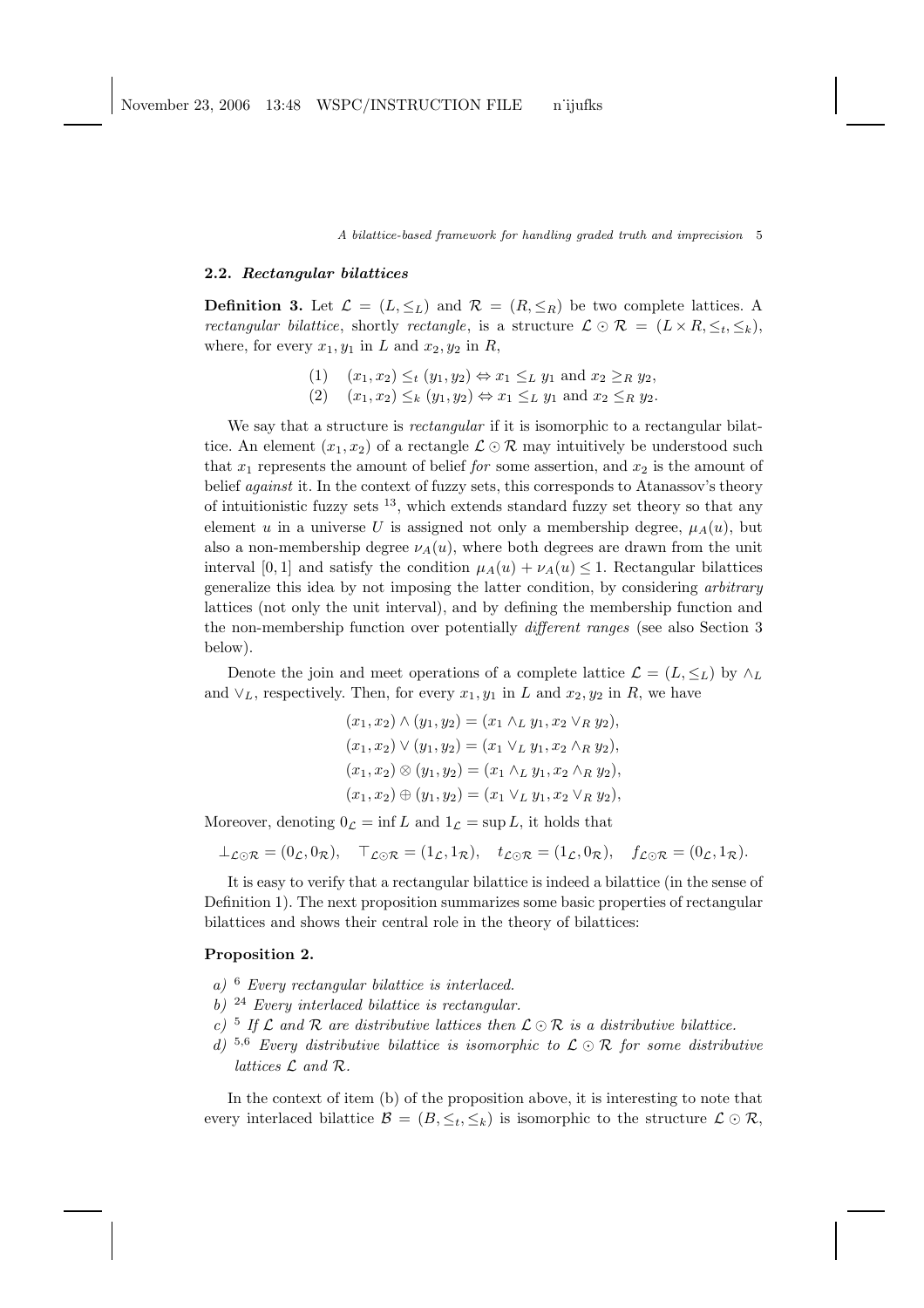where  $\mathcal{L} = (\{x \mid x \geq t \perp\}, \leq_k)$  and  $\mathcal{R} = (\{x \mid x \leq t \perp\}, \leq_k)$ . These lattices are unique up to an isomorphism (see  $24$ ). The same lattices may be used for item (d) of the proposition above, together with the observation that if  $\beta$  is a distributive bilattice, then  $\mathcal L$  and  $\mathcal R$  are necessarily distributive lattices.

## 2.3. Squares and triangles

An important family of rectangular bilattices are those in which  $\mathcal L$  and  $\mathcal R$  coincide. These bilattices are called *squares* <sup>2,3,21,22</sup> and  $\mathcal{L} \odot \mathcal{L}$  is abbreviated by  $\mathcal{L}^2$ .

Example 2. The two bilattices shown in Figure 1 above are squares. In fact, FOUR is isomorphic to  $\mathcal{L}_2^2$ , where  $\mathcal{L}_2 = (\{0,1\}, \leq)$ , and  $NTNE$  is isomorphic to  $\mathcal{L}_3^2$ , where  $\mathcal{L}_3 = (\{0, \frac{1}{2}, 1\}, \leq)$ , with  $\leq$  in each case the usual ordering.

Again, it is easy to verify that every square  $\mathcal{L}^2$  is interlaced, and that it is distributive when  $\mathcal L$  is distributive. The following proposition shows that the converse is also true.

**Proposition 3.** <sup>24</sup> Every interlaced bilattice with a negation is isomorphic to a square, equipped with a negation  $\neg$  defined, for every x, y in L, by  $\neg(x, y) = (y, x)$ .

Remark 1. Proposition 3 implies the following two corollaries:

- Since every distributive bilattice is also interlaced, from Proposition 3 it follows that distributive bilattices with a negation are isomorphic to squares.
- By Proposition 2 and Proposition 3, any rectangular bilattice with a negation is isomorphic to a square.

In contrast to the previous proposition, the next one shows that squares are not necessarily associated with classical bilattices (as we have seen, e.g., in the case of  $NTNE$ ):

**Proposition 4.** Let  $\mathcal{L} = (L, \leq_L)$  be a complete lattice with at least 3 elements and let sup  $L = 1_{\mathcal{L}}$  and inf  $L = 0_{\mathcal{L}}$ , such that  $1_{\mathcal{L}}$  is join irreducible.<sup>2</sup> Then  $\mathcal{L}^2$  is not classical.

**Proof.** Consider some x in L different from  $0<sub>L</sub>$  and  $1<sub>L</sub>$ . Then:  $(0<sub>L</sub>, 0<sub>L</sub>) <sub>L</sub>$  $(x, 0_\mathcal{L}) \lt_k (1_\mathcal{L}, 0_\mathcal{L})$ . Hence, for any conflation – of  $\mathcal{L}^2$ ,  $-(0_\mathcal{L}, 0_\mathcal{L}) \gt_k -(x, 0_\mathcal{L}) \gt_k$  $-(1_{\mathcal{L}}, 0_{\mathcal{L}})$ . Thus,  $(1_{\mathcal{L}}, 1_{\mathcal{L}}) >_{k} -(x, 0_{\mathcal{L}}) >_{k} (1_{\mathcal{L}}, 0_{\mathcal{L}})$ , and so  $-(x, 0_{\mathcal{L}}) = (1_{\mathcal{L}}, y)$  for some y in  $L \setminus \{0_{\mathcal{L}}, 1_{\mathcal{L}}\}.$  But then,  $(1_{\mathcal{L}}, 1_{\mathcal{L}}) <_{t} (1_{\mathcal{L}}, y) <_{t} (1_{\mathcal{L}}, 0_{\mathcal{L}}).$  Hence, for any negation  $\neg$  of  $\mathcal{L}^2$ ,  $(1_{\mathcal{L}}, 1_{\mathcal{L}}) = \neg(1_{\mathcal{L}}, 1_{\mathcal{L}}) >_t \neg(1_{\mathcal{L}}, y) >_t \neg(1_{\mathcal{L}}, 0_{\mathcal{L}}) = (0_{\mathcal{L}}, 1_{\mathcal{L}})$ . Thus,  $\neg - (x, 0<sub>\mathcal{L}</sub>) = \neg(1<sub>\mathcal{L}</sub>, y) = (z, 1<sub>\mathcal{L}</sub>)$  for some z in  $L \setminus \{0<sub>\mathcal{L}</sub>, 1<sub>\mathcal{L}</sub>\}$ . Since  $1<sub>\mathcal{L}</sub>$  is joinirreducible, we obtain  $(x, 0<sub>L</sub>) ∨ ¬-(x, 0<sub>L</sub>) = (x, 0<sub>L</sub>) ∨ (z, 1<sub>L</sub>) = (x ∨_L z, 0<sub>L</sub> ∧_L 1<sub>L</sub>) ≠$ <br>(1<sub>*C*</sub>, 0*<sub>C</sub>*). Hence  $\mathcal{L}^2$  is not classical.  $(1_{\mathcal{L}}, 0_{\mathcal{L}})$ . Hence  $\mathcal{L}^2$  is not classical.

<sup>&</sup>lt;sup>2</sup>I.e.,  $x \vee y = 1_{\mathcal{L}}$  iff  $x = 1_{\mathcal{L}}$  or  $y = 1_{\mathcal{L}}$ .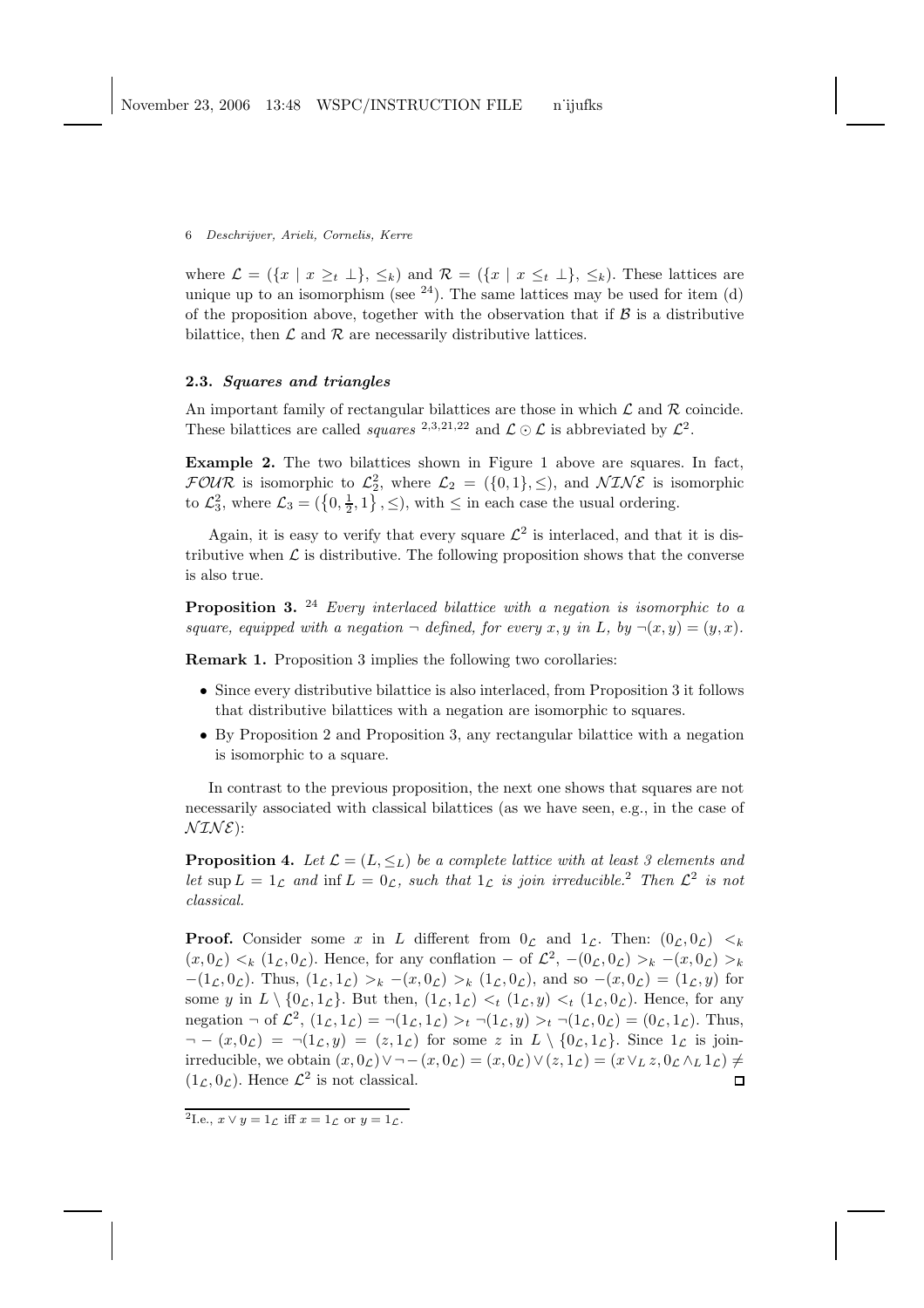**Corollary 1.** Let  $\mathcal{L} = (L, \leq_L)$  be a chain with at least 3 elements. Then  $\mathcal{L}^2$  is not classical.

The following family of related structures is due to Fitting  $8$ .

**Definition 4.** Let  $\mathcal{L} = (L, \leq_L)$  be a complete lattice, and let  $I(L) = \{[x_1, x_2] \mid$  $(x_1, x_2) \in L^2$  and  $x_1 \leq_L x_2$ . A (bilattice-based) triangle is a structure  $\mathcal{I}(\mathcal{L}) =$  $(I(L), \leq_t, \leq_k)$ , defined for every  $[x_1, x_2], [y_1, y_2]$  in  $I(L)$  as follows:

> $(1)$   $[x_1, x_2] \leq_t [y_1, y_2] \Leftrightarrow x_1 \leq_L y_1 \text{ and } x_2 \leq_L y_2,$  $(2)$   $[x_1, x_2] \leq_k [y_1, y_2] \Leftrightarrow x_1 \leq_L y_1 \text{ and } x_2 \geq_L y_2.$

Note that, in fact, a triangle  $\mathcal{I}(\mathcal{L})$  is not a bilattice, since the substructure  $(I(L), \leq_k)$  is not a lattice (the supremum of any two elements does not necessarily exist). Still, triangles are very much in the same spirit as bilattices, since the  $\leq_k$ ordering also represents differences in the amount of information that each interval exhibits. For this reason,  $\mathcal{I}(\mathcal{L})$  is sometimes called a " $\leq_k$ -lower pre-bilattice" <sup>25</sup> or a "weak interlaced bilattice" <sup>26</sup>.

**Example 3.** The triangles  $\mathcal{I}(\mathcal{L}_2)$  and  $\mathcal{I}(\mathcal{L}_3)$  are shown in Figure 2. It is easy to see that, e.g., [0,0] and [1,1] have no common upper bound with respect to  $\leq_k$ .



Fig. 2. The triangles  $\mathcal{I}(\mathcal{L}_2)$  and  $\mathcal{I}(\mathcal{L}_3)$ 

**Definition 5.** <sup>8</sup> Let  $\mathcal{B} = (B, \leq_t, \leq_k)$  be a bilattice with a conflation −. An element x in B is called *exact* w.r.t. this conflation if  $x = -x$ ; it is *consistent* if  $x \leq_k -x$ .

Intuitively, exact elements exhibit precise information about the underlying assertions, while the consistent ones endorse unambiguous (non-contradictory) evidence about their assertions.

**Definition 6.** Let – be a conflation of a bilattice  $\mathcal{B} = (B, \leq_t, \leq_k)$ . Denote by  $C^-(\mathcal{B})$  the substructure of  $\mathcal B$  that consists of the consistent elements (w.r.t. –) of B.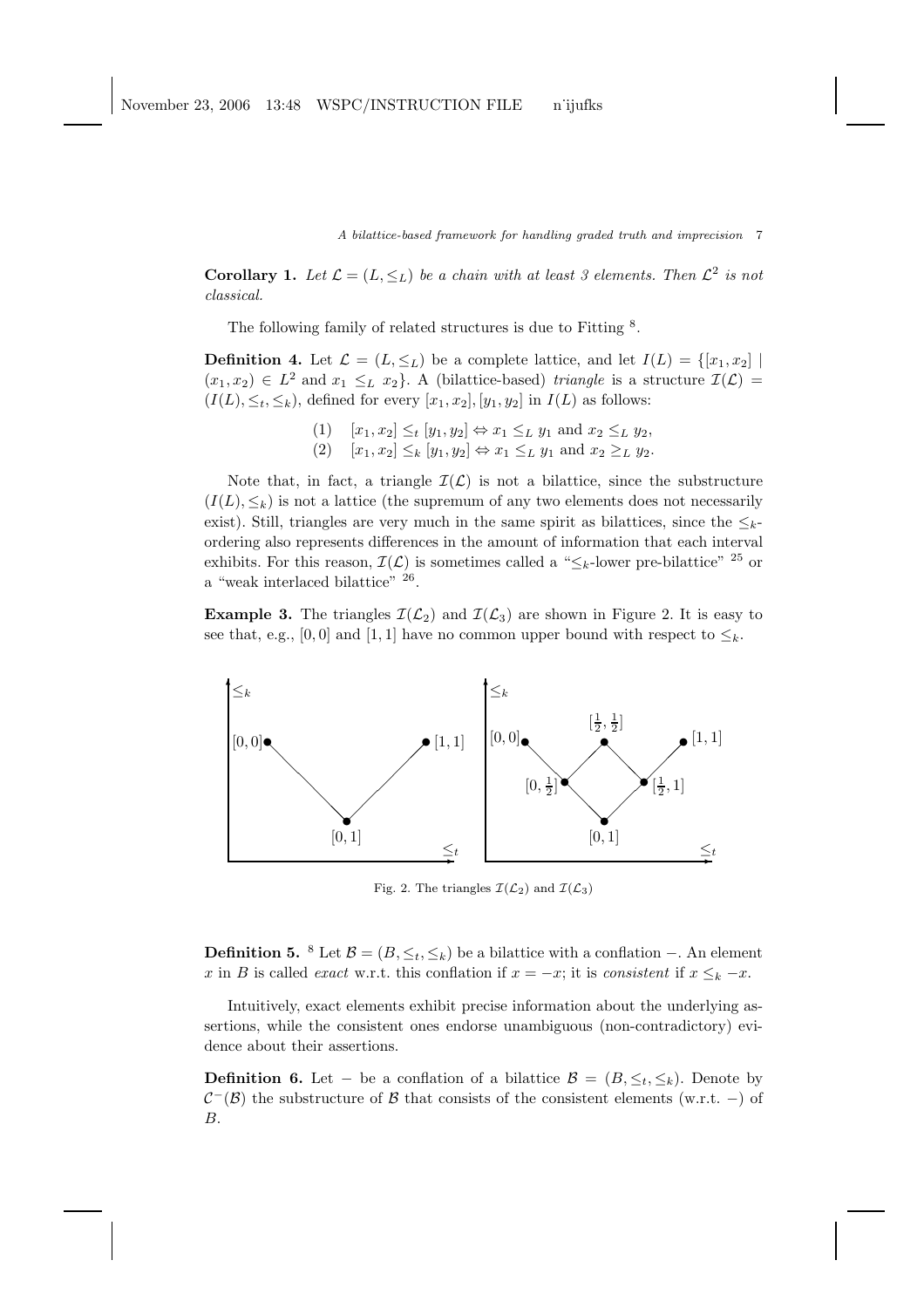The following proposition relates squares and triangles:

**Proposition 5.** <sup>8</sup> Suppose that  $\mathcal{L}$  is a complete lattice with an involution N. Then  $\mathcal{L}^2$  has a conflation  $-\mathcal{N}$  that is defined in terms of  $\mathcal{N}$ , and it holds that  $\mathcal{I}(\mathcal{L})$  is isomorphic to  $C^{-\mathcal{N}}(\mathcal{L}^2)$ .

In other words, Proposition 5 shows that the triangle  $\mathcal{I}(\mathcal{L})$  is isomorphic to the substructure of the square  $\mathcal{L}^2$ , consisting of the consistent elements of  $L^2$ . The isomorphism f between  $\mathcal{I}(\mathcal{L})$  and  $\mathcal{C}^{-\mathcal{N}}(\mathcal{L}^2)$  for the proposition above is given by  $f([x_1, x_2]) = (x_1, \mathcal{N}(x_2)).$ 

In the next section we shall consider the consequences of Proposition 5 in the context of fuzzy sets and some of their generalizations.

# 3. Relating Generalized Fuzzy Sets through Bilattices

In this section we elaborate on the observation given in  $^2$  and  $^3$ , that the bilattice structures considered in the previous section provide an elegant framework for bridging between intuitionistic fuzzy sets (IFSs) and interval-valued fuzzy sets (IVFSs). In particular, the syntactical equivalence of these two commonly encountered extensions of Zadeh's fuzzy sets will be clarified.

The theory of *intuitionistic fuzzy sets* (IFS)  $^{13}$  is an extension of Zadeh's fuzzy set theory  $27$ , in which any element u in a universe U is assigned not only a membership degree,  $\mu_A(u)$ , but also a non-membership degree  $\nu_A(u)$ , where both degrees are drawn from the unit interval [0, 1]. While in fuzzy set theory always  $\nu_A(u) = 1 \mu_A(u)$ , in IFS theory a weaker constraint is imposed:  $\nu_A(u) \leq 1 - \mu_A(u)$ .<sup>3</sup> IFSs in a universe  $U$  can also be regarded as a particular kind of  $\mathcal{L}$ -fuzzy sets in the sense of Goguen<sup>1</sup>, i.e. as mappings from U into the complete lattice  $\mathcal{L}^*$ , which is defined as follows:

**Definition 7.** <sup>29</sup> Denote by  $\mathcal{L}^* = (L^*, \leq_{L^*})$ , where

- $L^* = \{(x_1, x_2) \mid (x_1, x_2) \in [0, 1]^2 \text{ and } x_1 + x_2 \le 1\}$
- $(x_1, x_2) \leq L^* (y_1, y_2)$  iff  $x_1 \leq y_1$  and  $x_2 \geq y_2$ .

Atanassov and Stoeva <sup>30</sup> introduced the following generalization of the IFS construct, called an *intuitionistic*  $\mathcal{L}$ -fuzzy set (ILFS).

**Definition 8.** Let  $\mathcal{L} = (L, \leq_L)$  be a complete lattice with an involution N. An intuitionistic  $\mathcal{L}$ -fuzzy set in a universe U w.r.t. N is a mapping A from U to  $L^2$ such that if  $A(u) = (x_1, x_2)$  then  $x_1 \leq_L \mathcal{N}(x_2)$ .

<sup>&</sup>lt;sup>3</sup>The 'intuitionistic' characterizations of this approach should be understood here in a 'broad' sense, as it loosely denies the law of excluded middle (whenever  $\mu_A(u)+\nu_A(u) < 1$ ). This approach bears no relationship to the conservative extension of intuitionistic logic, introduced in <sup>28</sup> .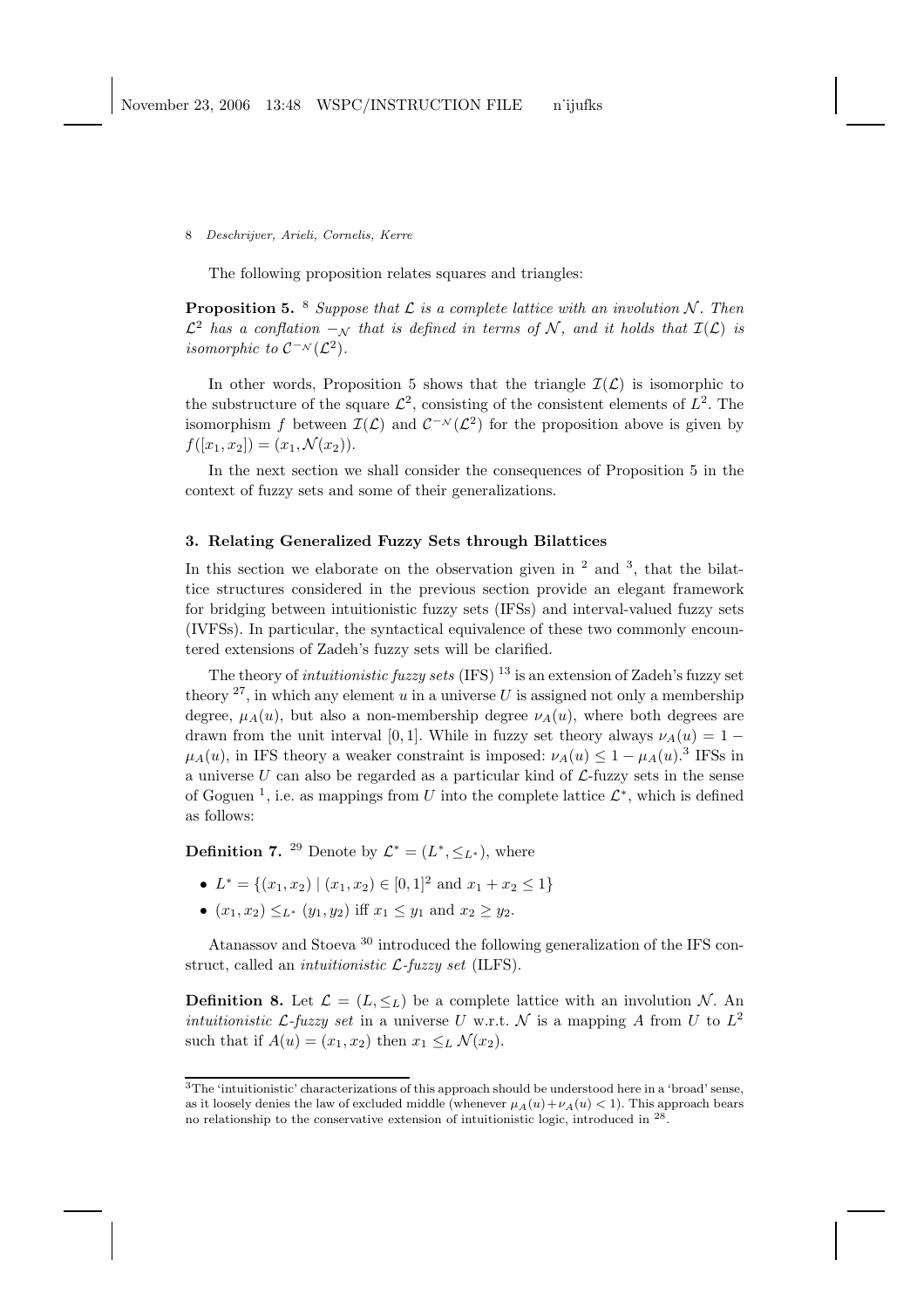The theory of interval-valued fuzzy sets (IVFS), apparently introduced independently in 1975 by Grattan-Guinness <sup>31</sup>, Jahn <sup>32</sup>, Sambuc <sup>14</sup> and Zadeh <sup>33</sup>, and Later also studied by e.g. Esteva et al.  $^{10}$ , Gorzałczany  $^{34}$ , and Türkşen  $^{35}$ , is an alternative method of extending fuzzy set theory, motivated by the need to replace crisp, [0, 1]-valued membership degrees by intervals in [0, 1] that approximate the (unknown) membership degrees. Interval-valued fuzzy sets are also  $\mathcal{L}$ -fuzzy sets, for which the corresponding lattice is  $\mathcal{L}^{I}$ , defined as follows:

**Definition 9.** <sup>36</sup> Denote by  $\mathcal{L}^I$  the lattice  $(L^I, \leq_{L^I})$ , where

- $L^I = \{ [x_1, x_2] \mid (x_1, x_2) \in [0, 1]^2 \text{ and } x_1 \le x_2 \},\$
- $[x_1, x_2] \leq_{L^1} [y_1, y_2]$  iff  $x_1 \leq y_1$  and  $x_2 \leq y_2$ .

**Remark 2.** When  $\mathcal{L}$  is the unit interval with the usual ordering,  $\mathcal{I}(\mathcal{L})$  is a structure that extends the lattice  $\mathcal{L}^{I}$  in the sense that  $\mathcal{L}^{I}$  is exactly  $(I([0,1]), \leq_{t})$  and moreover,  $\mathcal{I}(\mathcal{L})$  also contains the partially ordered set  $(I([0, 1]), \leq_k)$  that orders intervals according to their exactness.

Now, in the context of fuzzy sets, Proposition 5 provides a direct relation between IFSs and IVFSs. Moreover,

- (a) In case that  $L$  is the unit interval, we can define the isomorphism of Proposition 5 by  $f([x_1, x_2]) = (x_1, 1-x_2)$ , which is exactly the same transformation considered in <sup>29</sup> for switching between IVFSs and IFSs. Proposition 5 shows that the same transformation is useful not only for relating  $\mathcal{L}^I$  and  $\mathcal{L}^*$  (i.e., when the underlying lattice is the unit interval with the standard ordering and involution), but also for any complete lattice with an involution.
- (b) Proposition 5 may also serve as a clarification of Atanassov's decision to consider only the 'lower triangle' of  $[0,1]^2$  (i.e., the elements  $(x_1, x_2)$  in  $[0,1]^2$  s.t.  $x_1 + x_2 \leq 1$ : these are exactly the consistent elements of  $[0, 1]^2$  when the conflation is defined, for every  $(x_1, x_2)$  in  $[0, 1]^2$ , by  $-(x_1, x_2) = (1 - x_2, 1 - x_1)$ . But in that case, it makes sense, and it is probably more intuitive, to work with the lattice  $\mathcal{L}^I$  from IVFS theory to which  $\mathcal{L}^*$  is effectively isomorphic by Proposition 5. The fact that we consider superlattices of  $\mathcal{L}^*$  (i.e., all the elements in  $[0, 1]^2$  are considered) allows us to introduce elements such as  $(x_1, x_2) = (1, 1)$ , in which the membership degree  $(x_1)$  and the non-membership degree  $(x_2)$  are both maximal. This means that we have a totally inconsistent belief in this case. As an important aspect of fuzzy set theory is reasoning with uncertainty, such values should not be ruled out.<sup>4</sup>

<sup>&</sup>lt;sup>4</sup>Indeed, the need to represent and reason with contradictory information has been widely acknowledged also outside the context of fuzzy set theory (see, e.g.,  $37,38,39$  for some recent collections of papers on this issue). As the level of inconsistency (or the 'amount of contradictory belief') is, without a doubt, a fuzzy notion, the inconsistent elements considered here may be useful for expressing different levels of contradiction (see also <sup>40</sup>).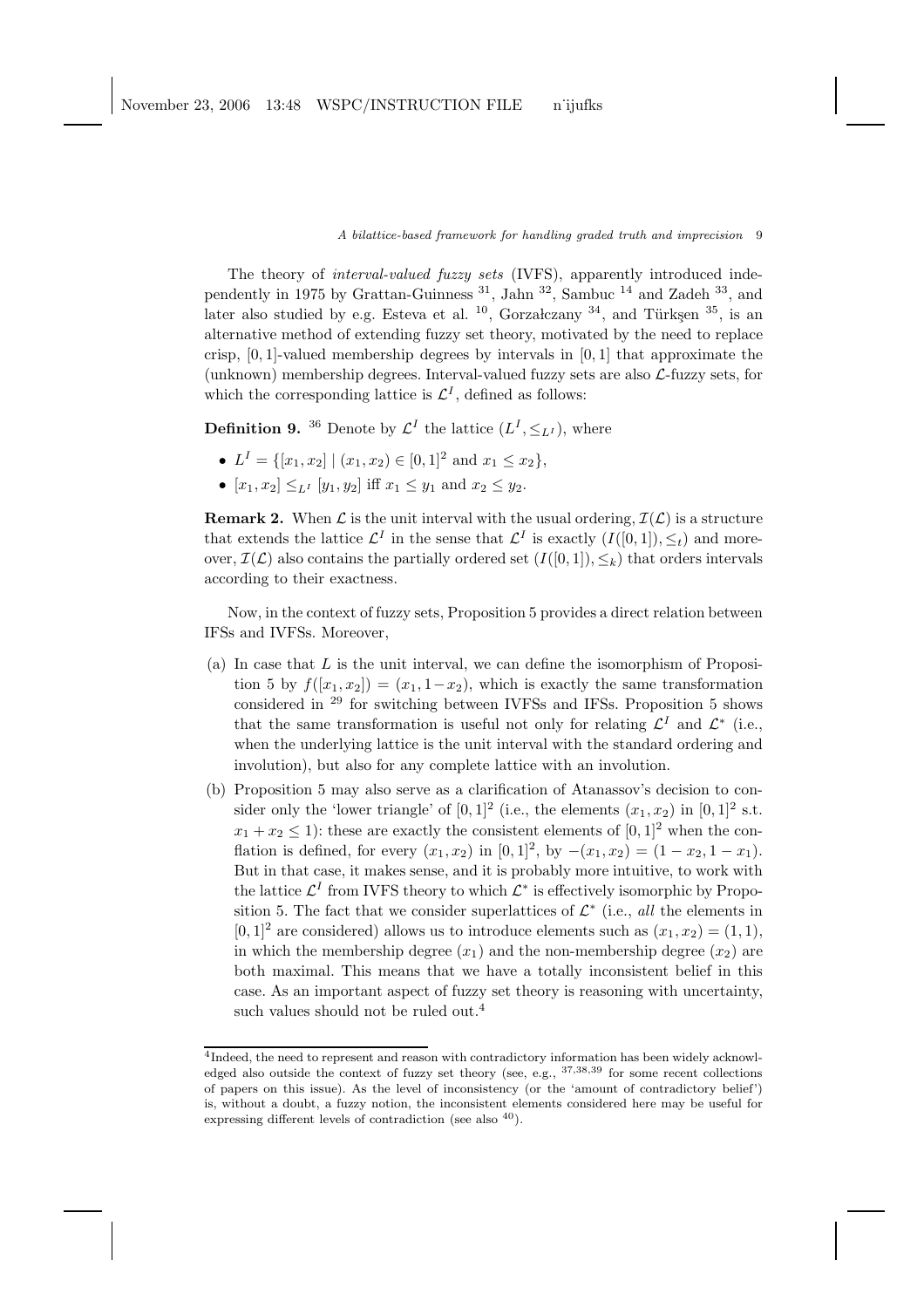- (c) A largely analogous discussion applies to ILFSs, whose rationale Proposition 5 nicely embodies. Indeed, it is not difficult to see that the condition on A in Definition 8 actually means that  $A(u)$  is restricted to be a consistent element of L w.r.t. the conflation  $-\mathcal{N}$  which is defined by  $-\mathcal{N}(x_1, x_2) = (\mathcal{N}(x_2), \mathcal{N}(x_1)),$ for all  $(x_1, x_2)$  in  $L^2$ .
- (d) Pankowska and Wygralak<sup>41</sup> introduced a kind of ILFSs based on  $([0, 1], \leq)$  with an involution  $\mathcal{N}_n$  defined for any positive real number n by  $\mathcal{N}_n(x) = \sqrt[n]{1-x^n}$ . It is easy to see that when n increases, so does the number of elements  $(x_1, x_2)$ in  $[0,1]^2$  for which  $x_1 \leq \mathcal{N}_n(x_2)$ , or equivalently,  $x_2 \leq \mathcal{N}_n(x_1)$ . In fact, if  $x \neq 1$ , then  $\lim_{n \to +\infty} \mathcal{N}_n(x) = 1$ , but when  $x = 1$ , always  $\mathcal{N}_n(x) = 0$ . Hence, when n approaches infinity, the set of consistent elements of  $[0,1]^2$ , with respect to the conflation  $-\mathcal{N}_n$ , approaches  $[0, 1]^2$  without the elements  $(x_1, 1)$  and  $(1, x_2)$ , for which  $x_1, x_2 > 0$ . This shows that when  $\mathcal{L} = ([0, 1], \leq)$  it is possible to define a conflation  $-\mathcal{N}$  such that  $C^{-\mathcal{N}}(\mathcal{L}^2)$  is arbitrarily close, *but not equal*, to  $\mathcal{L}^2$ .
- (e) Related to the previous item, in  $42$ , Atanassov introduced a pair of bijections between  $L^*$  and  $[0, 1]^2$ , which at first glance seems to shatter the remarks made in item (b) that the latter is a more expressive structure. It was shown in <sup>21</sup>, however, that these bijections do not preserve order and hence they do *not* constitute an isomorphism between  $\mathcal{L}^*$  and  $([0,1]^2, \leq_t)$ , or, for that matter, between  $\mathcal{I}(([0,1], \leq))$  and  $([0,1], \leq)^2$ . The following proposition generalizes this result to *any* complete lattice  $\mathcal L$  with an involution  $\mathcal N$ .

**Proposition 6.** For a complete lattice  $\mathcal{L} = (L, \leq_L)$  with an involution N, the structures  $\mathcal{L}^2$  and  $\mathcal{C}^{-N}(\mathcal{L}^2)$  are not isomorphic.

**Proof.** The proposition simply follows from the fact that  $\mathcal{L}^2$  is upward-closed (i.e., the supremum of every two elements of  $\mathcal{L}^2$  is also an element of  $\mathcal{L}^2$ ), while  $\mathcal{C}^{-\mathcal{N}}(\mathcal{L}^2)$ is not, so these structures cannot be isomorphic. Below we give another proof, which extends that of  $2<sup>1</sup>$  to arbitrary lattices.

Assume that there exists an isomorphism  $\Theta$  from  $\mathcal{L}^2$  to  $\mathcal{C}^{-\mathcal{N}}(\mathcal{L}^2)$ . Since  $\Theta$  is  $\leq_t$ -increasing, we easily find that  $\Theta(0_\mathcal{L}, 1_\mathcal{L}) = (0_\mathcal{L}, 1_\mathcal{L})$  and  $\Theta(1_\mathcal{L}, 0_\mathcal{L}) = (1_\mathcal{L}, 0_\mathcal{L})$ . Similarly, since  $\Theta$  is  $\leq_k$ -increasing,  $\Theta(0_\mathcal{L}, 0_\mathcal{L}) = (0_\mathcal{L}, 0_\mathcal{L})$ .

Let  $a = (a_1, a_2) = \Theta(1_{\mathcal{L}}, 1_{\mathcal{L}})$ . Since a is consistent, we have that  $(a_1, a_2) \leq k$  $(\mathcal{N}(a_2), \mathcal{N}(a_1))$  and so  $a_2 \leq_L \mathcal{N}(a_1)$  or, equivalently,  $a_1 \leq_L \mathcal{N}(a_2)$ .

If  $a_2 \lt_L \mathcal{N}(a_1)$ , then let  $b = (a_1, \mathcal{N}(a_1))$ . Clearly, b is consistent and  $a \lt_k$ b. Since  $\Theta^{-1}$  is strictly  $\leq_k$ -increasing,  $(1_{\mathcal{L}}, 1_{\mathcal{L}}) = \Theta^{-1}(a) \leq_k \Theta^{-1}(b)$ , which is a contradiction, since  $(1_{\mathcal{L}}, 1_{\mathcal{L}})$  is the greatest element of  $(L^2, \leq_k)$ .

If  $a_2 = \mathcal{N}(a_1) >_L 0_{\mathcal{L}}$ , then  $a_1 <_L 1_{\mathcal{L}}$ , since N is strictly  $\mathcal{L}$ -decreasing. It follows that  $a = (a_1, \mathcal{N}(a_1))$  and  $(1_{\mathcal{L}}, 0_{\mathcal{L}})$  are  $\leq_k$ -incomparable. On the other hand,  $\Theta^{-1}(1_{\mathcal{L}}, 0_{\mathcal{L}}) = (1_{\mathcal{L}}, 0_{\mathcal{L}}) \leq_k (1_{\mathcal{L}}, 1_{\mathcal{L}}) = \Theta^{-1}(a)$ . Since  $\Theta$  is  $\leq_k$ -increasing, it follows that  $(1_{\mathcal{L}}, 0_{\mathcal{L}}) \leq_k a$ , which is a contradiction.

If  $a_2 = \mathcal{N}(a_1) = 0_{\mathcal{L}}$ , then  $a_1 = 1_{\mathcal{L}}$ , so  $a = (1_{\mathcal{L}}, 0_{\mathcal{L}})$  and  $\Theta^{-1}(a) = (1_{\mathcal{L}}, 0_{\mathcal{L}})$ , which is a contradiction. $\Box$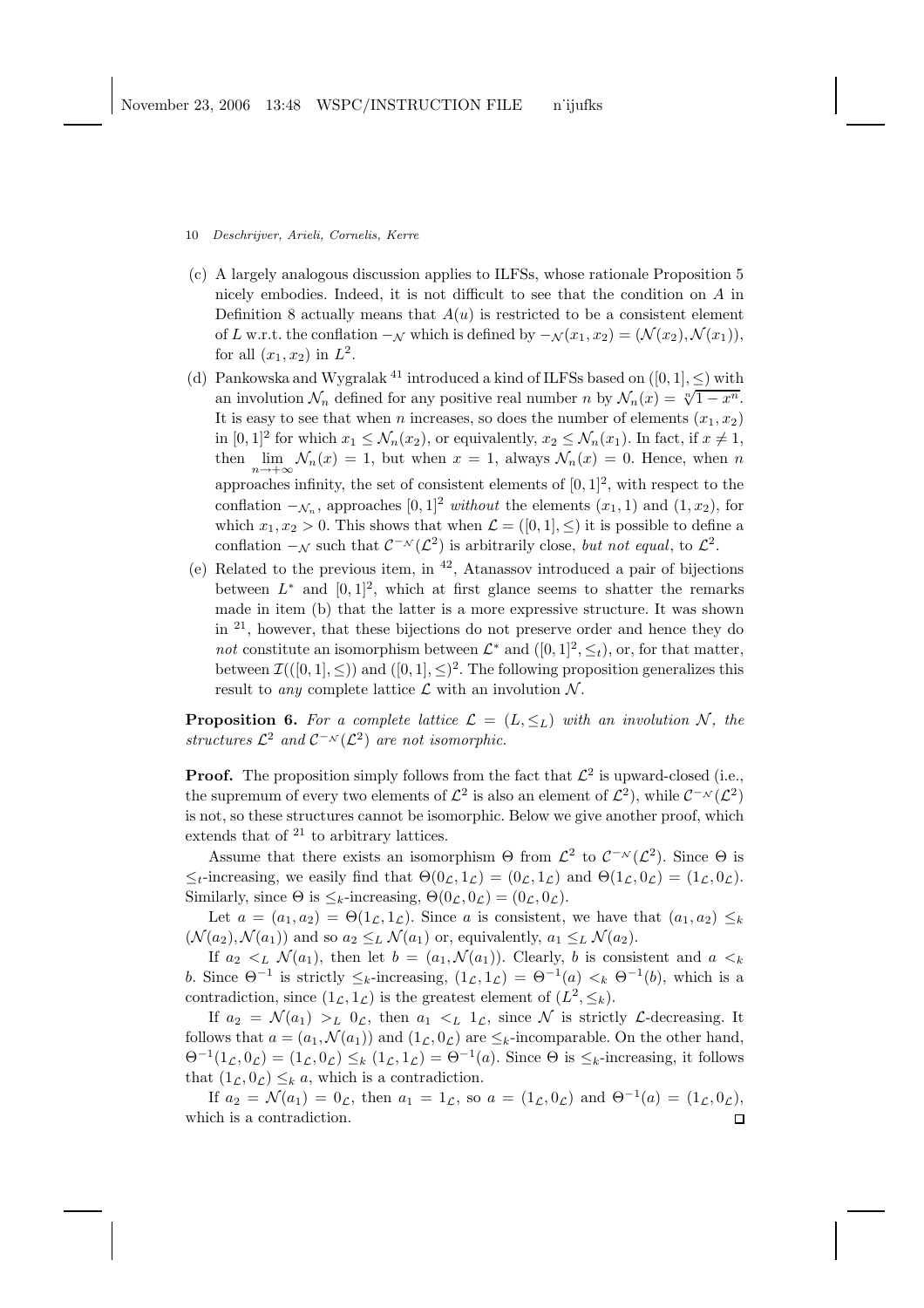## 4. Graded (Bilattice-Based) Logical Connectives

In this section we recall some common extensions to  $\mathcal{L}$ -fuzzy set theory of the main connectives of classical logic (see, e.g., <sup>43</sup>), and show how they can be related to rectangular bilattices. A similar analysis for triangles and squares is given in  $4$ .

In what follows, we assume that  $\mathcal{L} = (L, \leq_L)$  is a complete lattice such that  $0_{\mathcal{L}} = \inf L$  and  $1_{\mathcal{L}} = \sup L$ . Proofs of the propositions in this section appear in the appendix at the end of the paper.

# 4.1. Negation

**Definition 10.** A negator on  $\mathcal{L}$  is any  $\leq_L$ -reversing mapping  $\mathcal{N}: L \to L$  such that  $\mathcal{N}(0_{\mathcal{L}}) = 1_{\mathcal{L}}$  and  $\mathcal{N}(1_{\mathcal{L}}) = 0_{\mathcal{L}}$ . If for every x,  $\mathcal{N}(\mathcal{N}(x)) = x$ , then  $\mathcal{N}$  is an *involutive* negator on L.

In the context of bilattices, the operation  $\neg$  that appears in Definition 2 is an involutive negator on the lattice  $(B, \leq_t)$ . On a square  $\mathcal{L}^2$ , such an operator may be defined as follows:

$$
\neg (x_1, x_2) = (x_2, x_1).
$$

If a bilattice  $\beta$  has a conflation –, then by its definition this operation is an involutive negator on the lattice  $(B, \leq_k)$ .

Suppose now that N is an involutive negator on  $\mathcal{L}$ , i.e., every x in L has an  $\leq_L$ -involutive element  $\mathcal{N}(x)$  in L. Then, as we have noted before, a conflation  $-\mathcal{N}(x)$ of  $\mathcal{L}^2$  may be defined by

$$
-\mathcal{N}(x_1,x_2)=(\mathcal{N}(x_2),\mathcal{N}(x_1)).
$$

In this case, another natural definition of a negator on  $(L^2, \leq_t)$  is obtained by combining  $\neg$  and  $-\mathcal{N}$ , that is, for every  $(x_1, x_2)$  in  $L^2$ ,

$$
\sim_{\mathcal{N}}(x_1, x_2) = \neg -_{\mathcal{N}}(x_1, x_2) = (\mathcal{N}(x_1), \mathcal{N}(x_2)).
$$
<sup>5</sup>

One might wonder if there exist other 'interesting' negators apart from the prototypical ones described above. In <sup>21</sup>, for the particular structure  $([0, 1]^2, \leq_t)$ , it was shown that all involutive negators can be generated by simple transformations of the two basic choices  $\neg$  and  $\sim_{\mathcal{N}}$ . The next proposition is a generalization of that result to arbitrary rectangular bilattices:

**Proposition 7.** Let  $\mathcal{L} = (L, \leq_L)$  and  $\mathcal{R} = (R, \leq_R)$  be chains. A mapping  $\mathfrak{N}$ :  $L \times R \rightarrow L \times R$  is an involutive negator on  $(L \times R, \leq_t)$  iff either there exist two

 $5$ This operator has also been studied by Wagner  $44$ , mainly in the context of four-valued logics, and by Doherty, Driankov and Tsoukias <sup>45</sup> in the framework of DDT-logic (an operational version of Belnap's four-valued logic <sup>18</sup>,17; see also <sup>46</sup>), where it is simply called 'complement'.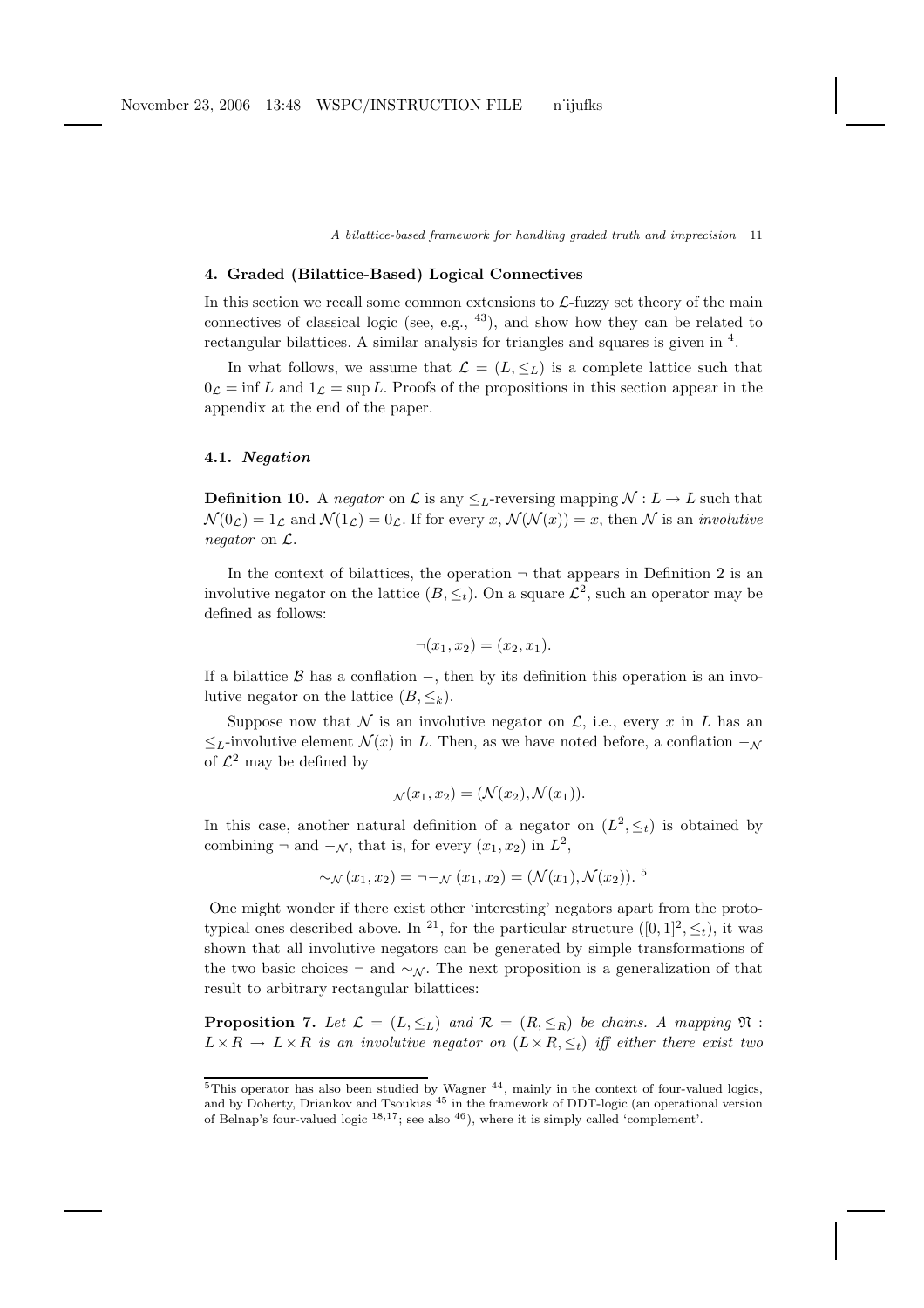involutive negators  $\mathcal{N}_1$  and  $\mathcal{N}_2$  on  $\mathcal L$  and  $\mathcal R$  respectively such that, for all  $(x_1, x_2)$ in  $L \times R$ ,

$$
\mathfrak{N}(x_1, x_2) = (\mathcal{N}_1(x_1), \mathcal{N}_2(x_2)),\tag{1}
$$

or there exists an isomorphism  $\varphi$  between  $\mathcal L$  and  $\mathcal R$ , such that, for all  $(x_1, x_2) \in$  $L \times R$ ,

$$
\mathfrak{N}(x_1, x_2) = (\varphi^{-1}(x_2), \varphi(x_1)). \tag{2}
$$

If  $\mathcal L$  and  $\mathcal R$  are not isomorphic, Equality (2) in Proposition 7 is excluded, and so we have the following corollary:

**Corollary 2.** Let  $\mathcal{L} = (L, \leq_L)$  and  $\mathcal{R} = (R, \leq_R)$  be two non-isomorphic chains. A mapping  $\mathfrak{N}: L \times R \to L \times R$  is an involutive negator on  $(L \times R, \leq_t)$  iff there exist two involutive negators  $\mathcal{N}_1$  and  $\mathcal{N}_2$  on  $\mathcal L$  and  $\mathcal R$ , respectively, such that for every  $(x_1, x_2) \in L \times R$ ,  $\mathfrak{N}(x_1, x_2) = (\mathcal{N}_1(x_1), \mathcal{N}_2(x_2))$ .

### 4.2. Conjunction and disjunction

**Definition 11.** A triangular norm (a t-norm, for short) on a lattice  $\mathcal{L} = (L, \leq_L)$ is a mapping  $\mathcal{T}: L \times L \to L$  that is  $\leq_L$ -increasing in both arguments, commutative, associative, and satisfies, for every x in L,  $\mathcal{T}(1_{\mathcal{L}},x)=x$ .

**Definition 12.** A triangular conorm (a t-conorm, for short) on  $\mathcal{L} = (L, \leq_L)$  is a mapping  $S: L \times L \to L$  that is  $\leq_L$ -increasing in both arguments, commutative, associative, and satisfies, for every x in L,  $\mathcal{S}(0_{\mathcal{L}}, x) = x$ .

Given a bilattice  $\mathcal{B} = (B, \leq_t, \leq_k)$ , its  $\leq_t$ -meet  $\wedge$  and  $\leq_k$ -meet  $\otimes$  are clearly t-norms on  $(B, \leq_t)$  and  $(B, \leq_k)$ , respectively. Also, the  $\leq_t$ -join  $\vee$  and the  $\leq_k$ -join  $\oplus$  of  $\mathcal B$  are t-conorms on  $(B, \leq_t)$ , and  $(B, \leq_k)$ , respectively. This implies that for complete lattices  $\mathcal{L} = (L, \leq_L)$  and  $\mathcal{R} = (R, \leq_R)$  with meets  $\wedge_L$  and  $\wedge_R$  and joins  $\vee_L$  and  $\vee_R$  respectively, the following operations are t-norms on  $(L \times R, \leq_t)$  and  $(L \times R, \leq_k)$ , respectively: for all  $(x_1, x_2)$ ,  $(y_1, y_2)$  in  $L \times R$ ,

$$
\mathcal{T}_{\leq_t}((x_1,x_2),(y_1,y_2))=(x_1 \wedge_L y_1, x_2 \vee_R y_2),
$$
  

$$
\mathcal{T}_{\leq_k}((x_1,x_2),(y_1,y_2))=(x_1 \wedge_L y_1, x_2 \wedge_R y_2).
$$

Similarly, the operations below are, respectively, t-conorms on  $(L \times R, \leq_t)$  and on  $(L\times R, \leq_k)$ : for all  $(x_1, x_2), (y_1, y_2)$  in  $L\times R$ ,

$$
\mathcal{S}_{\leq t}((x_1, x_2), (y_1, y_2)) = (x_1 \vee_L y_1, x_2 \wedge_R y_2),
$$
  

$$
\mathcal{S}_{\leq t}((x_1, x_2), (y_1, y_2)) = (x_1 \vee_L y_1, x_2 \vee_R y_2).
$$

It is easy to see that  $\mathcal{T}_{\leq t}$  is the  $\leq_t$ -greatest t-norm on  $(L \times R, \leq_t)$  and  $\mathcal{T}_{\leq_k}$  is the  $\leq_k$ -greatest t-norm on  $(L \times R, \leq_k)$ . Also, it is easy to see that  $\mathcal{S}_{\leq_k}$  and  $\mathcal{S}_{\leq_k}$  are, respectively, the  $\leq_t$ -smallest t-conorm on  $(L \times R, \leq_t)$  and the  $\leq_k$ -smallest t-conorm on  $(L \times R, \leq_k)$ .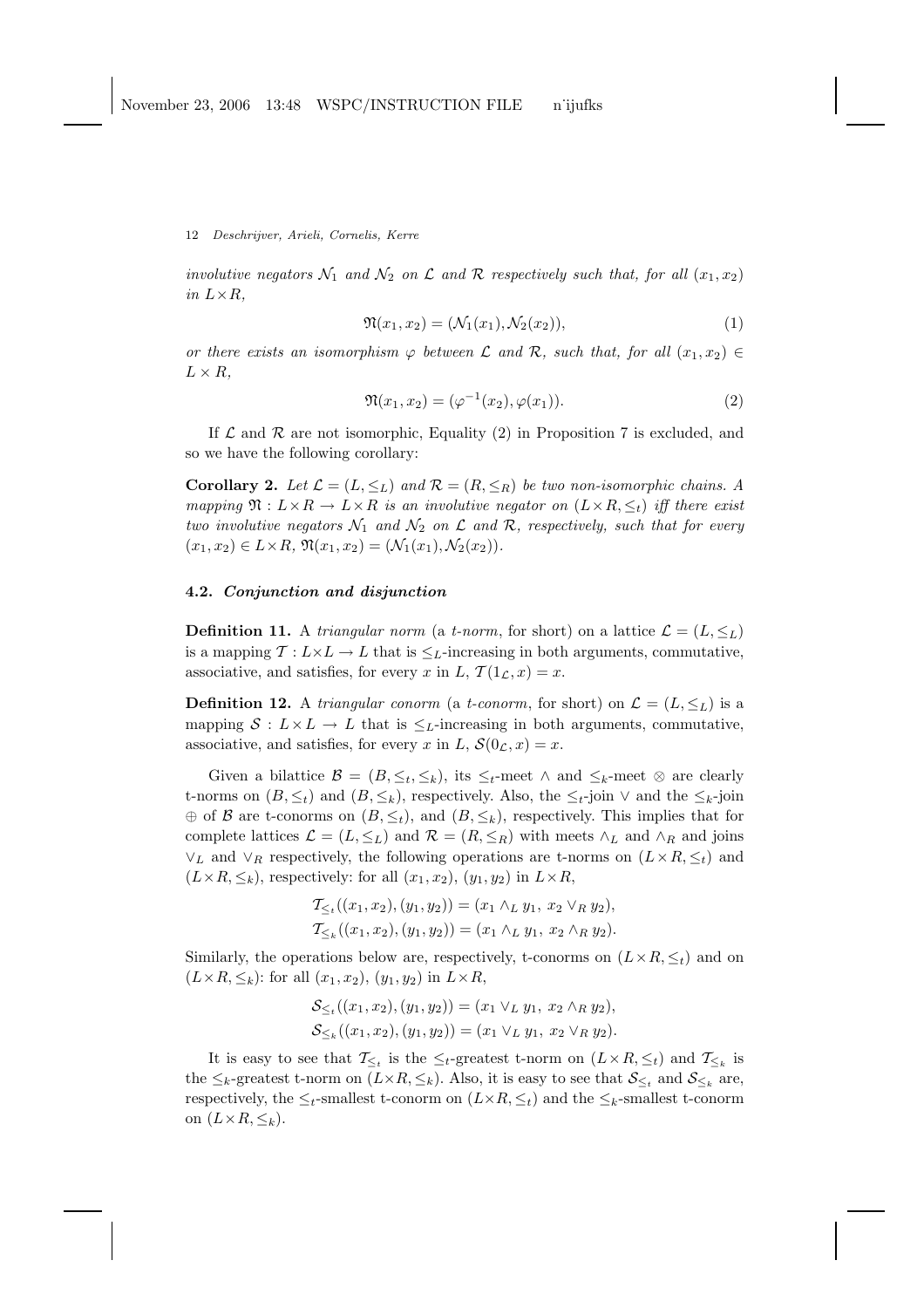As in the case of squares, the  $\leq_k$ -extreme t-(co)norms are definable by the  $\leq_t$ extreme t-(co)norms and the other way around (see also  $47$ ).

**Proposition 8.** In every rectangle  $\mathcal{L} \odot \mathcal{R}$ , for all  $(x_1, x_2)$  and  $(y_1, y_2)$  in  $L \times R$ ,

$$
T_{\leq_k}((x_1, x_2), (y_1, y_2))
$$
  
\n
$$
= S_{\leq_t} \Big( S_{\leq_t} \Big( T_{\leq_t}((x_1, x_2), (0_{\mathcal{L}}, 0_{\mathcal{R}})), T_{\leq_t}((y_1, y_2), (0_{\mathcal{L}}, 0_{\mathcal{R}})) \Big), T_{\leq_t}((x_1, x_2), (y_1, y_2)) \Big),
$$
  
\n
$$
S_{\leq_k}((x_1, x_2), (y_1, y_2))
$$
  
\n
$$
= S_{\leq_t} \Big( S_{\leq_t} \Big( T_{\leq_t}((x_1, x_2), (1_{\mathcal{L}}, 1_{\mathcal{R}})), T_{\leq_t}((y_1, y_2), (1_{\mathcal{L}}, 1_{\mathcal{R}})) \Big), T_{\leq_t}((x_1, x_2), (y_1, y_2)) \Big),
$$
  
\n
$$
T_{\leq_t}((x_1, x_2), (y_1, y_2))
$$
  
\n
$$
= S_{\leq_k} \Big( S_{\leq_k} \Big( T_{\leq_k}((x_1, x_2), (0_{\mathcal{L}}, 1_{\mathcal{R}})), T_{\leq_k}((y_1, y_2), (0_{\mathcal{L}}, 1_{\mathcal{R}})) \Big), T_{\leq_k}((x_1, x_2), (y_1, y_2)) \Big),
$$
  
\n
$$
T_{\leq_t}((x_1, x_2), (y_1, y_2))
$$
  
\n
$$
= S_{\leq_k} \Big( S_{\leq_k} \Big( T_{\leq_k}((x_1, x_2), (1_{\mathcal{L}}, 0_{\mathcal{R}})), T_{\leq_k}((y_1, y_2), (1_{\mathcal{L}}, 0_{\mathcal{R}})) \Big), T_{\leq_k}((x_1, x_2), (y_1, y_2)) \Big).
$$

The definition of  $\mathcal{T}_{\leq_t}, \mathcal{S}_{\leq_t}, \mathcal{T}_{\leq_k}$ , and  $\mathcal{S}_{\leq_k}$  is an example of an effective way of generating t-(co)norms on rectangles  $\mathcal{L} \odot \mathcal{R}$  by taking advantage of existing connectives on the underlying lattices  $\mathcal L$  and  $\mathcal R$ . Intuitively, this amounts to a kind of divide-and-conquer strategy, where conjunction and disjunction on  $\mathcal{L} \odot \mathcal{R}$  are split up into simpler operations on  $\mathcal L$  and  $\mathcal R$ . This leads us to define the notion of  $(\mathcal{L}, \mathcal{R})$ -representability.<sup>6</sup>

**Definition 13.** Let  $\mathcal{L} = (L, \leq_L)$  and  $\mathcal{R} = (R, \leq_R)$  be complete lattices. A t-norm  $\mathfrak T$  on  $(L\times R, \leq_t)$  (respectively, a t-conorm  $\mathfrak S$ ) is called  $(\mathcal L, \mathcal R)$ -representable, if there exist a t-norm  $\mathcal T$  on  $\mathcal L$  and a t-conorm  $\mathcal S$  on  $\mathcal R$  (respectively, a t-conorm  $\mathcal S'$  on  $\mathcal L$ and a t-norm  $\mathcal{T}'$  on  $\mathcal{R}$ ) such that, for every  $(x_1, x_2)$ ,  $(y_1, y_2)$  in  $L \times R$ ,

$$
\mathfrak{T}((x_1, x_2), (y_1, y_2)) = (\mathcal{T}(x_1, y_1), \mathcal{S}(x_2, y_2)),
$$
\n(3)

$$
\mathfrak{S}((x_1, x_2), (y_1, y_2)) = (\mathcal{S}'(x_1, y_1), T'(x_2, y_2)).
$$
\n(4)

The operations  $T$  and  $S$  (resp.  $S'$  and  $T'$ ) are called the *representants* of  $\mathfrak T$  (resp.  $\mathfrak{S}$ ).

Analogously,  $(\mathcal{L}, \mathcal{R})$ -representable t-(co)norms on  $(L \times R, \leq_k)$  can be defined in the obvious way. In the sequel, if the identity of the lattices is clear from the context, we shall simply be speaking about representable  $t-(\infty)$  norms.

The above definition allows a straightforward construction of t-(co)norms by operations that meet Definitions 11 and 12; it suffices to take any t-norm  $\mathcal T$  on  $\mathcal L$  and t-conorm S on R, and to use them as representants in formulas (3) and (4) above. The converse, however, is not true; not any t-(co)norm on  $(L\times R, \leq_t)$  can be obtained

<sup>&</sup>lt;sup>6</sup>This definition extends the notion of *t-representability*, introduced in <sup>48</sup>, and the notion of  $\mathcal{L}$ representability, introduced in  $4$ .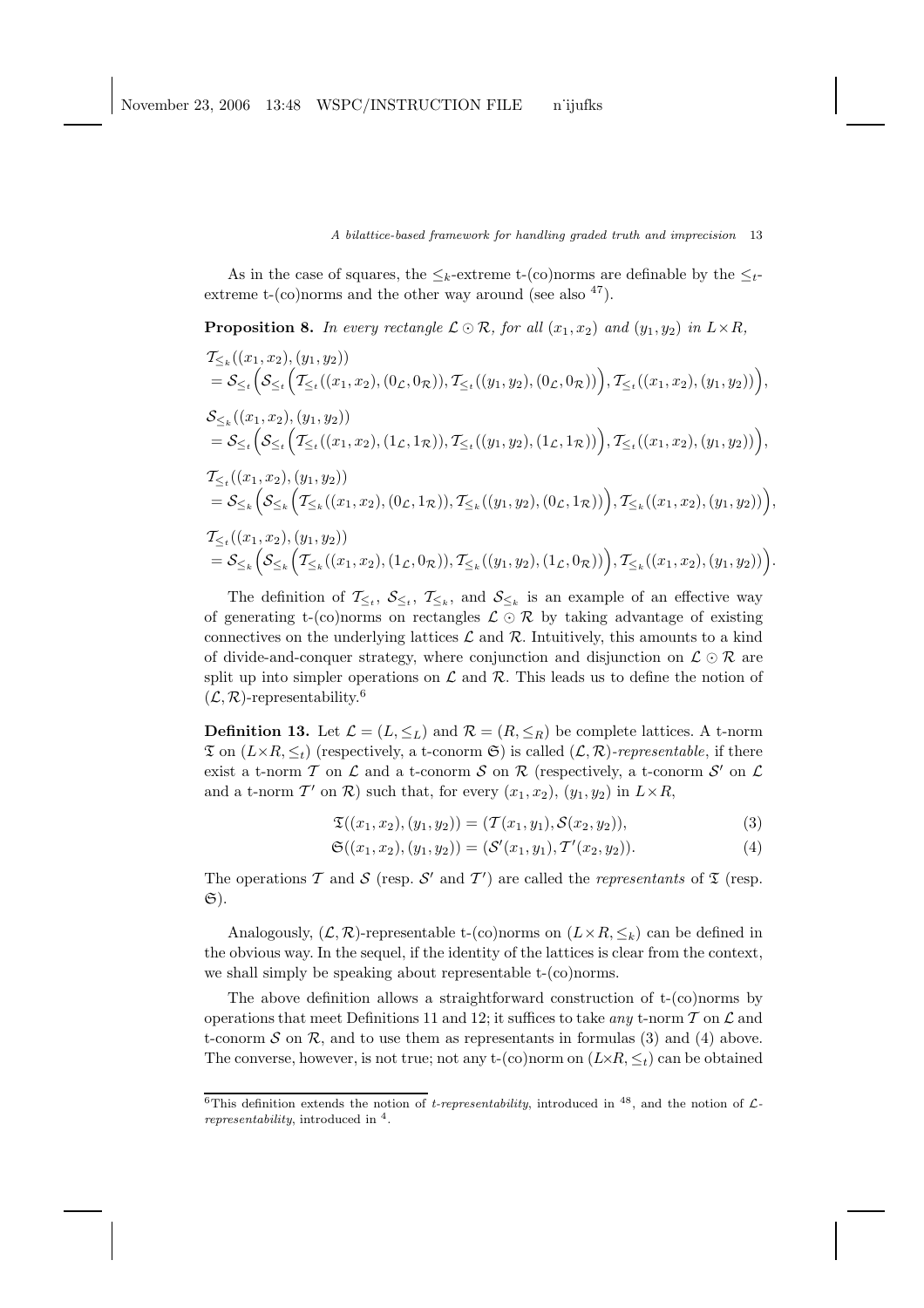by a representation. Define, for instance, the mapping  $\mathfrak{T} : (L \times R)^2 \to (L \times R)$ , given by, for all  $x, y$  in  $L \times R$ ,

$$
\mathfrak{T}(x,y) = (\inf(x_1, y_1, \sup(f(x_2), f(y_2))), \sup(x_2, y_2)), \tag{5}
$$

where  $f: R \to L$  is an arbitrary decreasing mapping, the range of which contains at least two elements, and for which  $f(0_R) = 1_L$  and  $f(\text{sup}(a, b)) = \inf (f(a), f(b)),$ for all a, b in R (note that e.g. the mapping f for which  $f(0_R) = 1_L$  and  $f(x) = 0_L$ , for all  $x \in R \setminus \{0_R\}$ , satisfies these constraints). Then  $\mathfrak T$  is a t-norm on  $(L \times R, \leq_t)$ , but it is not  $(\mathcal{L}, \mathcal{R})$ -representable, since its first component also depends on  $x_2$  and  $y_2$ . Hence, on any rectangle there exist t-norms which are not  $(\mathcal{L}, \mathcal{R})$ -representable.

**Proposition 9.** Let  $\mathfrak{T}$  (respectively,  $\mathfrak{S}$ ) be an  $(\mathcal{L}, \mathcal{R})$ -representable t-norm (respectively, t-conorm) on  $(L\times R, \leq_t)$ . Then  $\mathfrak T$  (respectively,  $\mathfrak S$ ) is increasing w.r.t. both  $\leq_t$ and  $\leq_k$ . The same property holds for  $(\mathcal{L}, \mathcal{R})$ -representable t-(co)norms with respect to  $(L \times R, \leq_k)$ .

When a t-norm is not  $(\mathcal{L}, \mathcal{R})$ -representable the proposition above is no longer true. Indeed, in  $4$  it is shown that the t-norm defined in Formula  $(5)$  above is not increasing w.r.t.  $\leq_t$ .

Next we relate t-norms and t-conorms by appropriate negators. A natural way of doing so is to impose de Morgan's laws.

**Definition 14.** Let T be a t-norm on  $\mathcal{L}$ , and let N be an involutive negator on  $\mathcal{L}$ . The N-dual of T is a t-conorm  $\mathcal{T}_\mathcal{N}^*$  on  $\mathcal L$  defined by, for all  $x, y$  in  $L$ ,

$$
\mathcal{T}^*_{\mathcal{N}}(x, y) = \mathcal{N}(\mathcal{T}(\mathcal{N}(x), \mathcal{N}(y))).
$$

The N-dual of a given t-conorm is defined as a t-norm on  $\mathcal L$  in a similar way.

**Proposition 10.** Let  $\mathcal L$  and  $\mathcal R$  be two chains,  $\mathcal I_a$  a  $(\mathcal L, \mathcal R)$ -representable t-norm on  $(L \times R, \leq_t)$  with representants T and S, and N an involutive negator on  $L \times R$ . If  $\mathfrak{N}(0_\mathcal{L},0_\mathcal{R})=(1_\mathcal{L},1_\mathcal{R})$ , then the  $\mathfrak{N}\text{-}dual$  t-conorm  $\mathfrak{T}^*_{\mathfrak{N}}$  of  $\mathfrak{T}$  is given by, for all  $x,y$  in  $L \times R$ ,

$$
\mathfrak{T}^*_{\mathfrak{N}}(x,y)=(\mathcal{T}^*_{\mathcal{N}_1}(x_1,y_1),\mathcal{S}^*_{\mathcal{N}_2}(x_2,y_2)),
$$

where  $\mathcal{N}_1$  and  $\mathcal{N}_2$  are the representants of  $\mathfrak{N}$  (see Proposition 7). If, on the other hand,  $\mathfrak{N}(0_\mathcal{L},0_\mathcal{R})=(0_\mathcal{L},0_\mathcal{R})$ , then the  $\mathfrak{N}\text{-}dual$  t-conorm  $\mathfrak{T}^*_{\mathfrak{N}}$  of  $\mathfrak{T}$  is given by, for all  $x, y$  in  $L \times R$ ,

$$
\mathfrak{T}^*_{\mathfrak{N}}(x,y)=(\mathcal{S}_{\varphi}(x_1,y_1),\mathcal{T}_{\varphi^{-1}}(x_2,y_2)),
$$

where  $\varphi$  is an isomorphism between  $\mathcal L$  and  $\mathcal R$ ,  $\mathcal S_{\varphi}$  denotes the  $\varphi$ -transform of S defined, for all  $x_1, y_1$  in L, by  $\mathcal{S}_{\varphi}(x_1, y_1) = \varphi^{-1}(\mathcal{S}(\varphi(x_1), \varphi(y_1))),$  and  $\mathcal{T}_{\varphi^{-1}}$  is the  $\varphi^{-1}$ -transform of T, is defined in a similar way.

As it can be verified from the proof of Proposition 7 (see the appendix), when  $\mathcal L$  and  $\mathcal R$  are not isomorphic, the second part of Proposition 10 is excluded, and so we have the following corollary (cf. Corollary 2):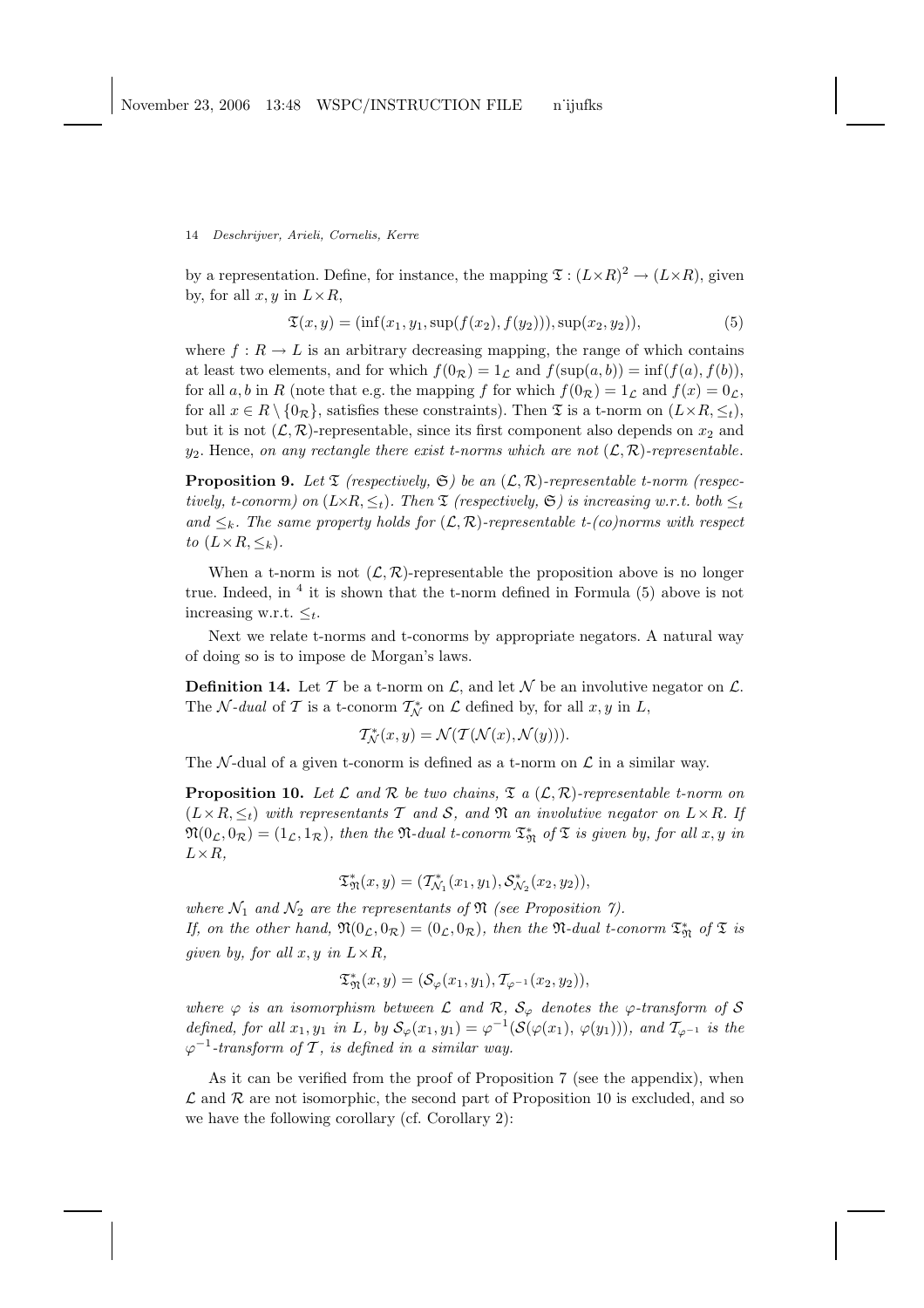**Corollary 3.** Let  $\mathcal L$  and  $\mathcal R$  be non-isomorphic chains,  $\mathcal I$  a  $(\mathcal L, \mathcal R)$ -representable tnorm on  $(L \times R, \leq_t)$  with representants T and S, and N an involutive negator on  $L \times R$ . Then the  $\mathfrak{N}\text{-}dual$  t-conorm  $\mathfrak{T}^*_{\mathfrak{N}}$  of  $\mathfrak{T}$  is given by, for all  $x, y$  in  $L \times R$ ,

$$
\mathfrak{T}^*_{\mathfrak{N}}(x,y)=(\mathcal{T}^*_{\mathcal{N}_1}(x_1,y_1),\mathcal{S}^*_{\mathcal{N}_2}(x_2,y_2)),
$$

where  $\mathcal{N}_1$  and  $\mathcal{N}_2$  are the representants of  $\mathfrak{N}$ .

From Proposition 10 it also follows that the dual t-conorm of a t-representable t-norm is also t-representable. If the involved involutive negator maps  $(0<sub>L</sub>, 0<sub>R</sub>)$  to  $(1<sub>c</sub>, 1<sub>c</sub>)$ , then the first component of the dual t-conorm is obtained using only operations from  $\mathcal{L}$ , and similarly for the second component, so the dual t-conorm is obtained by calculating the dual operation of each component. On the other hand, if the negator maps  $(0_\mathcal{L}, 0_\mathcal{R})$  to  $(0_\mathcal{L}, 0_\mathcal{R})$ , then the first component of the dual t-conorm is obtained using an operation from  $R$ , and similarly for the second component. Similar properties holds for the dual t-norm of a t-representable tconorm.

# 4.3. Implication

**Definition 15.** An *implicator* on a lattice  $\mathcal{L} = (L, \leq_L)$  is a mapping  $\mathcal{I}: L \times L \rightarrow$ L that is  $\leq_L$ -increasing in its first component and  $\leq_L$ -decreasing in its second component, and for which  $\mathcal{I}(0_{\mathcal{L}}, 0_{\mathcal{L}}) = 1_{\mathcal{L}}, \mathcal{I}(1_{\mathcal{L}}, 0_{\mathcal{L}}) = 0_{\mathcal{L}}, \mathcal{I}(0_{\mathcal{L}}, 1_{\mathcal{L}}) = 1_{\mathcal{L}},$  and  $\mathcal{I}(1_{\mathcal{L}}, 1_{\mathcal{L}}) = 1_{\mathcal{L}}.$ 

Given a t-norm  $\mathcal T$  and an implicator  $\mathcal I$  on  $\mathcal L$ , it is usual to require the soundness of fuzzy modus ponens, i.e., for every a, b, x, y in L, it should hold that if  $a \leq_L x$ and  $b \leq_L \mathcal{I}(x, y)$ , then  $\mathcal{T}(a, b) \leq_L y$ . In particular, therefore, if for some z in L,  $z \leq_L \mathcal{I}(x, y)$  then  $\mathcal{T}(x, z) \leq_L y$ . On the other hand, to allow  $\mathcal{I}(x, y)$  to be as large as possible, one would like to require the converse, that  $T(x, z) \leq_L y$  implies  $z \leq_L \mathcal{I}(x, y)$ . Eventually, then,

$$
\mathcal{T}(x,z) \leq_L y \Leftrightarrow z \leq_L \mathcal{I}(x,y) \tag{6}
$$

a condition which is known also as the residuation principle. It is well-known (see e.g.  $49,50)$  that (6) holds if and only if T satisfies, for any x in L and any subset Y of L,  $\mathcal{T}(x, \sup_{y \in Y} y) = \sup_{y \in Y} \mathcal{T}(x, y)$ , and if  $\mathcal I$  is equal to the residuum  $\mathcal I_T$  of  $\mathcal T$ , defined as follows.

**Definition 16.** Let T be a t-norm on L. An R-implicator  $\mathcal{I}_{\mathcal{T}}$  (the residuum of T) is defined, for every x, y in L, by  $\mathcal{I}_{\mathcal{T}}(x, y) = \sup\{z \in L \mid \mathcal{T}(x, z) \leq_L y\}.$ 

In the sequel, we will say that a t-norm  $T$  satisfies the residuation principle if (6) holds for T together with  $\mathcal{I} = \mathcal{I}_{\mathcal{T}}$ . The following proposition will be important for our further exposition.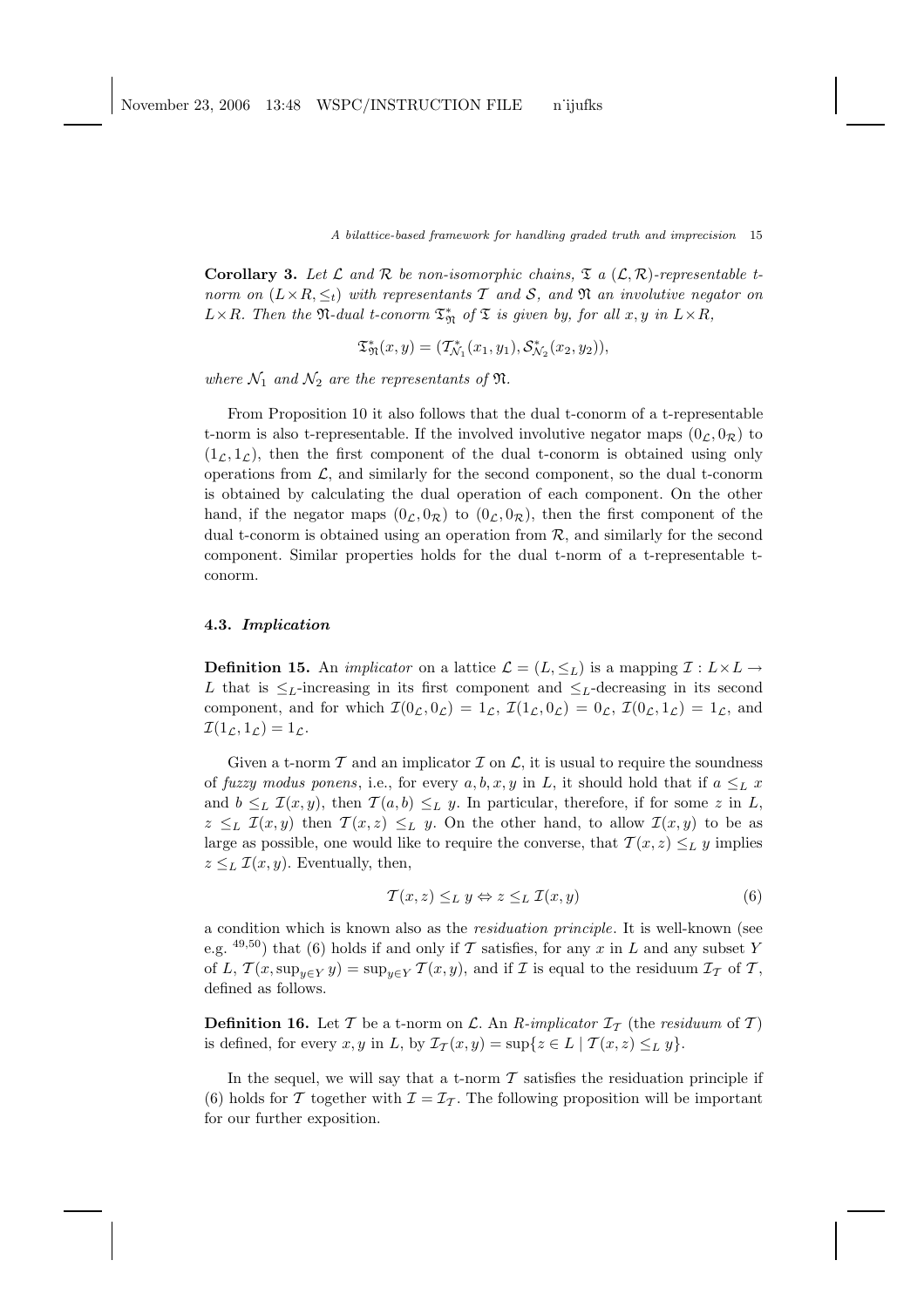**Proposition 11.** Let  $\mathcal{L} = (L, \leq_L)$  and  $\mathcal{R} = (R, \leq_R)$  be complete lattices and  $\mathcal{T}$ a t-norm on  $(L \times R, \leq_t)$  satisfying the residuation principle. Then T is  $(L, R)$ representable.

Another definition of a family of implicators is motivated by the classical definition of the material implication  $x \to y$  as  $\neg x \lor y$ .

**Definition 17.** Let S be a t-conorm and N a negator on L. The S-implicator  $I_{S,N}$ (generated by S and N) is defined for every x, y in L by  $\mathcal{I}_{S,N}(x, y) = \mathcal{S}(\mathcal{N}(x), y)$ .

It is easy to verify that each R-implicator and each S-implicator is in particular an implicator. Moreover, these definitions reveal that very often implicators are linked to "simpler" connectives. Also, we can exploit the classical equivalence between the formulas  $x \to f$  and  $\neg x$ , to define the following special kind of negators on  $\mathcal{L}$ .

**Definition 18.** Let  $\mathcal{L} = (L, \leq)$  be a complete lattice with an implicator  $\mathcal{I}$ . The induced negator of  $\mathcal I$  is a mapping  $\mathcal N_{\mathcal I}$ , defined for every x in L by  $\mathcal N_{\mathcal I}(x) = \mathcal I(x, 0)$ .

Examples of all the above operations on bilattice-based rectangles are thus easy to generate using the constructs introduced in the previous sections. As an illustration, and in view of its importance for the sequel, the following proposition derives an explicit representation of R-implicators of  $(\mathcal{L}, \mathcal{R})$ -representable t-norms on  $(L \times R, \leq_t)$ .

**Proposition 12.** Let  $\mathcal{L} = (L, \leq_L)$  and  $\mathcal{R} = (R, \leq_R)$  be complete lattices and let  $\mathfrak T$  be an  $(\mathcal L,\mathcal R)$ -representable t-norm on  $(L\times R, \leq_t)$  with representants  $\mathcal T$  and  $\mathcal S$ , where  $S$  is the N-dual t-conorm of a t-norm  $T'$  for some involutive negator N on R. Then, for every  $(x_1, x_2), (y_1, y_2)$  in  $L \times R$ ,

 $\mathfrak{I}_{\mathfrak{T}}((x_1, x_2), (y_1, y_2)) = (\mathcal{I}_{\mathcal{T}}(x_1, y_1), \mathcal{N}(\mathcal{I}_{\mathcal{T}'}(\mathcal{N}(x_2), \mathcal{N}(y_2))))$ .

The question of implicator classification, i.e., which particular instance to use in which case, has received a considerable attention in the literature. A comprehensive account for the situation in the lattice  $(I([0,1]), \leq_t)$  appears in <sup>36</sup>, and  $([0,1]^2, \leq_t)$ is examined in  $21$  and  $22$ . In  $4$  the relationship between bilattice-based squares, triangles and MV-algebras is discussed. We now relate rectangular bilattices to MV-algebras.

**Definition 19.** <sup>51,50</sup> Let  $\mathcal{L} = (L, \leq_L)$  be a complete lattice, and let T be a t-norm on  $\mathcal L$  that satisfies the residuation principle (Equation (6)) and such that, for every  $x, y$  in  $L$ ,

$$
\mathcal{I}_{\mathcal{T}}(\mathcal{I}_{\mathcal{T}}(x,y),y) = \mathcal{I}_{\mathcal{T}}(\mathcal{I}_{\mathcal{T}}(y,x),x) = x \vee_L y.
$$
 (7)

Then  $(L, \leq_L, T)$  is called an *MV-algebra*.

In an MV-algebra  $(L, \leq_L, T)$ , the mappings  $\mathcal{I}_T$  and  $\mathcal{I}_{S,N}$ , where  $\mathcal{N} = \mathcal{N}_{\mathcal{I}_T}$  and S is the N-dual of T, are identical. This follows from a result of Jenei  $^{52}$ , who proves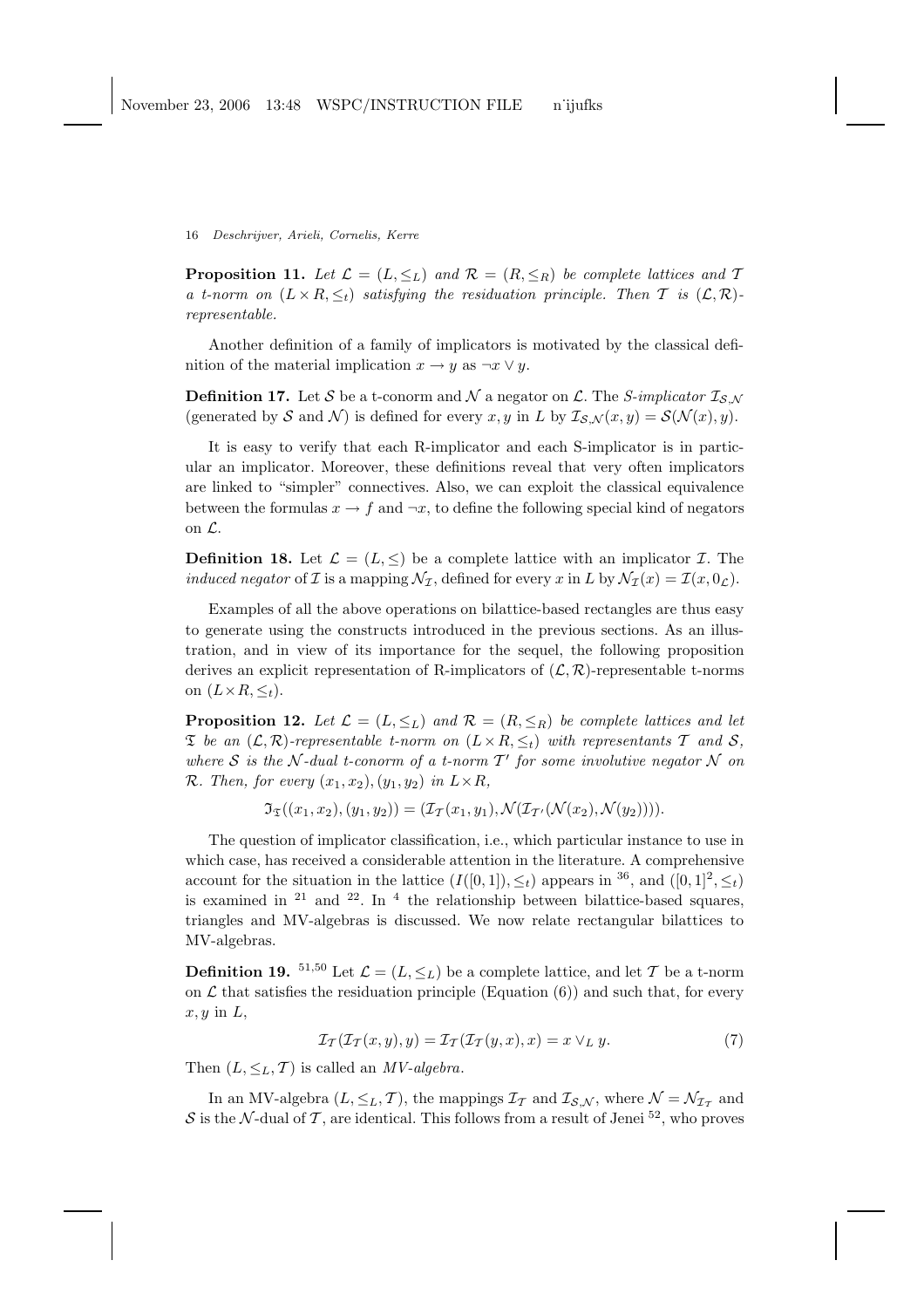this identity in general for Girard monoids, of which MV-algebras are a specific case. In<sup>4</sup> it is shown that the converse is not true in general, that is: coinciding R- and S-implicators would not necessarily lead to an MV-algebra.

A necessary and sufficient condition for having coinciding R- and S-implicators in arbitrary rectangles, is given in the following proposition.

**Proposition 13.** Let  $\mathcal{L} = (L, \leq_L)$  and  $\mathcal{R} = (R, \leq_R)$  be complete lattices, and let  $\mathfrak T$  be a t-norm on  $(L \times R, \leq_t)$ . Then the R-implicator  $\mathfrak I_{\mathfrak T}$  of  $\mathfrak T$  on  $(L \times R, \leq_t)$  is equal to the S-implicator  $\mathfrak{I}_{\mathfrak{S},\mathfrak{N}}$  generated by an involutive negator  $\mathfrak{N}$  on  $(L\times R, \leq_t)$ and the  $\mathfrak{N}\text{-}dual$  t-conorm  $\mathfrak{S}$  of  $\mathfrak{T}$ , if and only if there exist t-norms  $\mathfrak{T}$  and  $\mathfrak{T}'$  on  $\mathcal L$  and  $\mathcal R$  respectively for which  $\mathcal I_{\mathcal T} = \mathcal I_{\mathcal S,\mathcal N}$  and  $\mathcal I_{\mathcal T'} = \mathcal I_{\mathcal S',\mathcal N'}$ , where  $\mathcal N$  and  $\mathcal N'$ are involutive negators on  $\mathcal L$  and  $\mathcal R$  respectively and where  $\mathcal S$  (respectively  $\mathcal S'$ ) is the N-dual (respectively N'-dual) t-conorm of T (respectively  $T'$ ) such that  $\mathfrak T$  is  $(\mathcal{L}, \mathcal{R})$ -representable with representants  $\mathcal T$  and  $\mathcal S'$ .

**Proposition 14.** Let  $\mathcal{L} = (L, \leq_L)$  and  $\mathcal{R} = (R, \leq_R)$  be complete lattices, and let  $\mathfrak T$  be a t-norm on  $(L \times R, \leq_t)$ . Then  $(L \times R, \leq_t, \mathfrak T)$  is an MV-algebra if and only if there exist t-norms  $T$  and  $T'$  on  $\mathcal L$  and  $\mathcal R$  respectively such that  $(L, \leq_L, T)$ and  $(R, \leq_R, T')$  are both MV-algebras, and such that  $\mathfrak T$  is  $(\mathcal L, \mathcal R)$ -representable with representants  $T$  and  $S$ , where  $S$  is the N-dual t-conorm of a t-norm  $T'$  for some involutive negator  $N$ .

### 5. Modeling Imprecise Preference Information

The purpose of this section is to consider the application potential of our framework. We show it in the context of preference modeling.

The notion of preference is common in various contexts involving decision or choice. Preference modeling provides declarative means for choosing among alternatives, including different solutions to problems, answers to database queries, decisions of a computational agent, etc. This topic is gaining increasing attention in diverse areas of artificial intelligence such as nonmonotonic reasoning, qualitative decision theory, configuration, and AI planning. More recently, preference modeling has also been used in constraint satisfaction and constraint programming, for treating soft constraints, for describing search heuristics, and for reducing search effort (see, e.g.  $53$  and  $54$  for recent collections of papers on these topics).

Conventional preference modeling (see e.g.  $55$ ) is centered on the notion of classical preference structures  $\langle P, I, R \rangle$ , consisting of three fundamental binary relations (strict preference  $P$ , indifference  $I$ , and incomparability  $R$ ) that may hold among the alternatives; usually the evidence in favour of these relations is captured by a so-called *outranking* relation S that describes, for each couple  $(u, v)$  of alternatives, whether  $u$  is (known to be) at least as good as  $v$ . In practice, it is common to encounter situations where these relationships hold up to a certain degree, which gives rise to the study of *fuzzy preference structures* (see e.g.  $56,57,58$ ).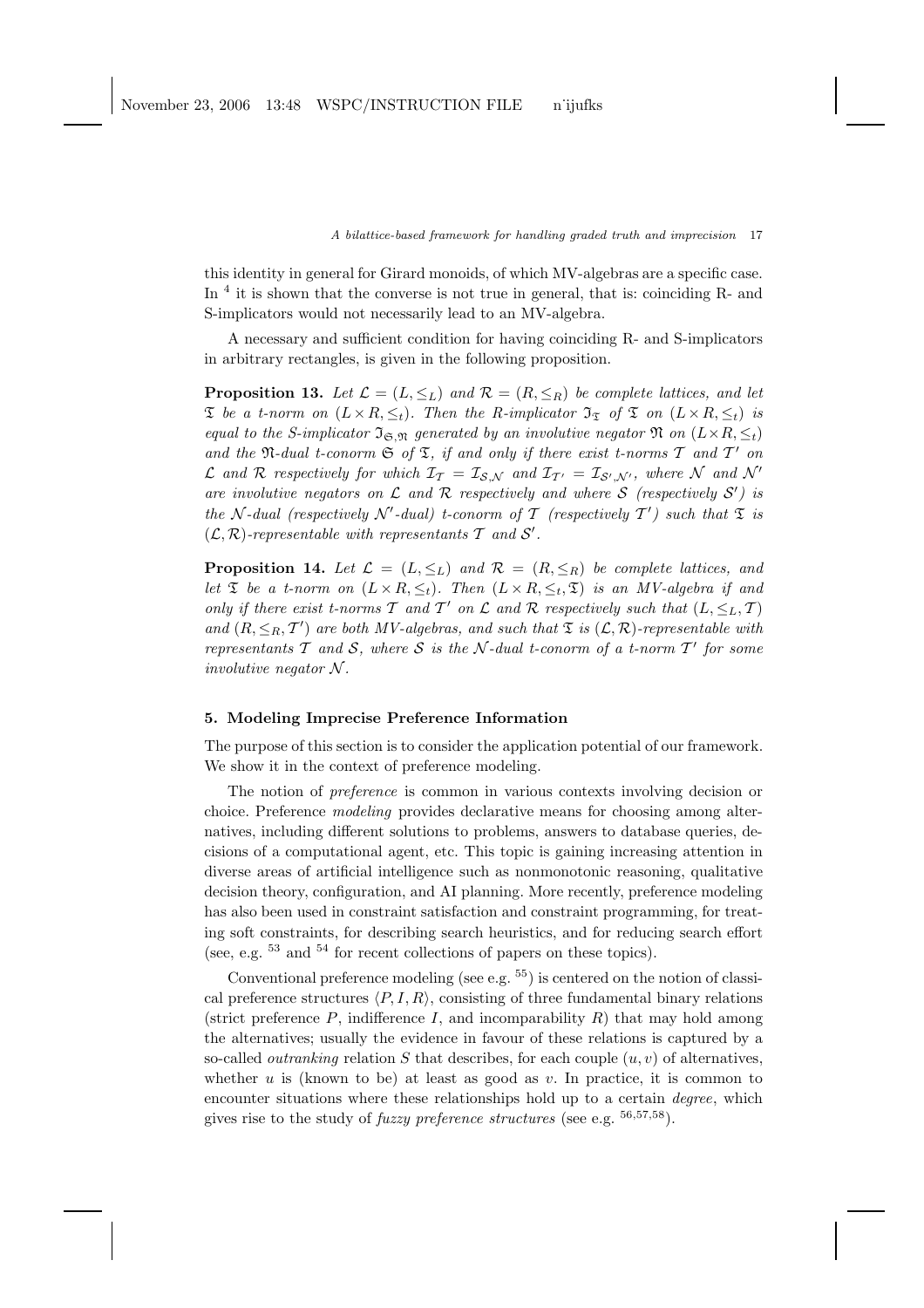Fuzziness, however, cannot adequately cover all the imperfections inherent to real-life data, since the 'one-dimensional' measurements induced by the ordering of membership degrees in fuzzy sets have difficulties coping with information-deficient data. As Tsoukiàs and Vincke noted in  $59$ , fuzzy sets and logic per se do not provide "a clear distinction between situations where the information is missing, not satisfactory and situations in which the information is too rich, contradictory, conflictual, ambiguous". Indeed, stating that  $P(u, v) = 0$  may either mean that u (definitely) is not preferred to  $v$ , or simply that there is no information to establish a preference of  $u$  over  $v$ , and there is no unambiguous way for a decision maker to distinguish between the two situations. For this reason, several researchers have considered more elaborate means of eliciting and representing preferences. In particular, in a number of papers (e.g.  $^{60,61,62,63,59}$ ), the use of a four-valued logic called DDT (derived from Belnap's logic  $F\mathcal{OUP}$  17,18) and some of its graded extensions has been advocated as a means of dealing preference modeling under incomplete and/or conflicting information. In all of the mentioned papers, bilattice theory per se plays only a subservient role as the convenient 'language' for modeling positive and negative preference arguments separately, and for representing the associated epistemic states of truth, falsity, ignorance and contradiction. As a consequence, these approaches have to incorporate additional conventions and 'tricks' into their modus operandi, making the results less intuitive and/or tedious.

By contrast, the aim of this section is to demonstrate and exploit the full expressive power of rectangular bilattices, and of squares in particular, for encoding not just the problem statement for preference modeling, but also its generic solution strategy. As such, the material presented in what follows is not a 'new' approach to preference modeling, but rather a clarification, simplification and streamlining of existing ones.

## 5.1. Encoding the evidence

The problem at hand is that of ranking a (finite) set  $U$  of alternatives from the best to the worst, with respect to a number of given criteria. In order to do this, we assume that partial information is available regarding the pairwise comparison of alternatives. In binary preference modeling, it is common to express such information by means of a two-valued *outranking relation* S in U (see e.g.  $^{55}$ ), where  $S(u, v) = 1$  is read as "(there is evidence that) u is at least as good as v". Such an approach can be criticized for lack of expressivity, since explicit evidence that  $u$  is not at least as good as v could only be captured by imposing  $S(v, u) = 1$ .<sup>7</sup> Yet, as Fortemps and Słowiński argue in  $60$ , arguments in disfavour of a sentence are not necessarily identical to arguments in favour of the opposite sentence!

For this reason, in <sup>59</sup> Tsoukiàs and Vincke propose to distinguish between posi-

<sup>&</sup>lt;sup>7</sup>Note that  $S(u, v) = 0$  means that there is no evidence that u is at least as good as v, which is obviously different than claiming that  $u$  is not at least as good as  $v$ .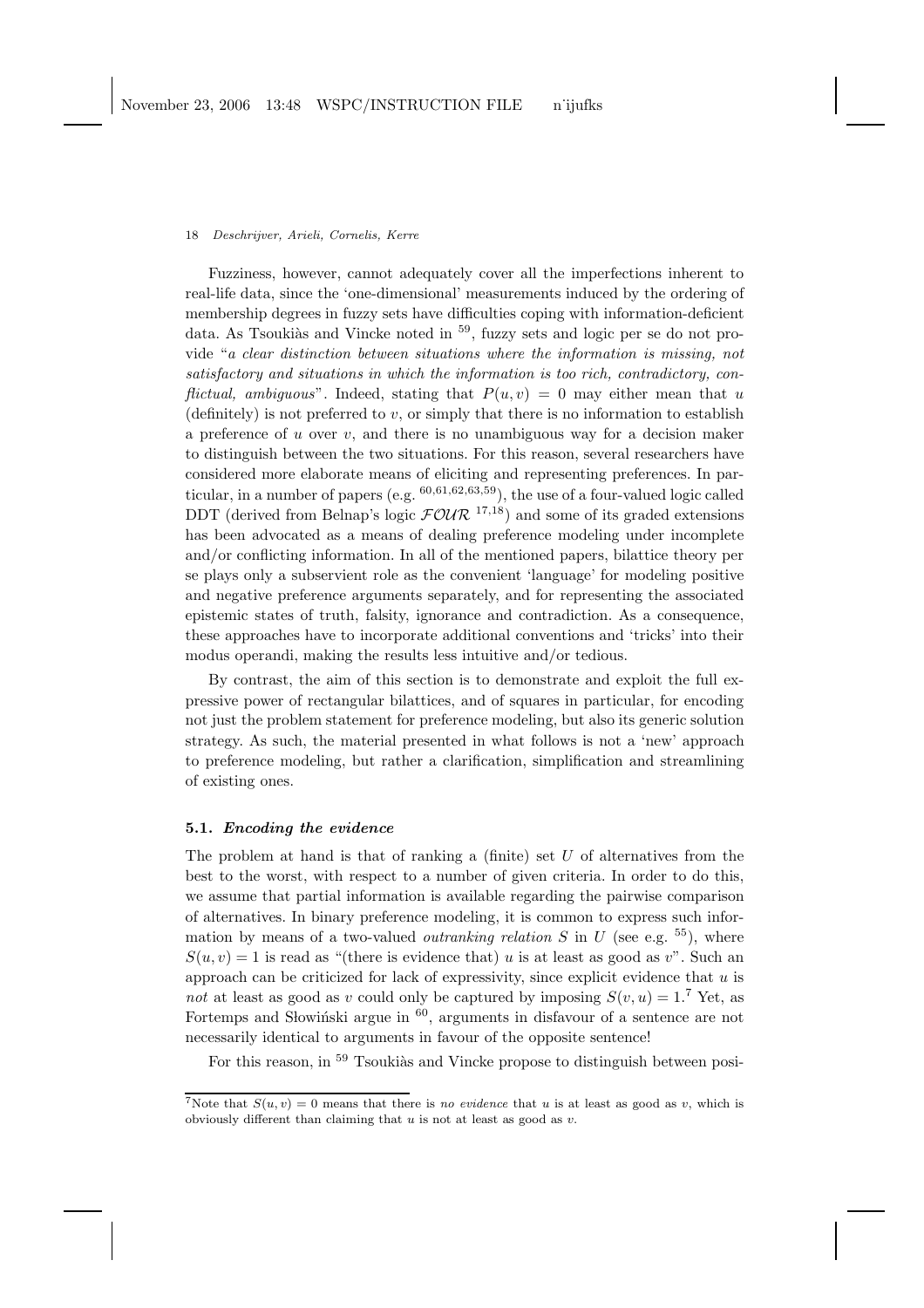tive and negative arguments regarding the claim 'u is at least as good as  $v'$  ( $u > v$ , for short). Essentially, this amounts to defining the outranking relation  $S$  as a mapping from  $U^2$  to  $\{0,1\}^2$ , where the value of the first (respectively, the second) component of  $S(u, v)$  reveals the *presence* of arguments in favour (respectively, in disfavour) of  $u \geq v$ . Clearly, this intuition fits our framework, and Belnap's square  $\mathcal{FOUR}$  can be used to endow  $\{0,1\}^2$  with an attractive epistemic structure in terms of truth-hood (the  $\leq_t$ -ordering: from only evidence against, to only evidence for the claim) and of available information (the  $\leq_k$ -ordering: from ignorance to conflict).

Definition 20. For ease of notation, in what follows we shall abbreviate T for  $(1, 0)$ , F for  $(0, 1)$ , U for  $(0, 0)$ , and K for  $(1, 1)$ , to be read as *true*, *false*, *unknown* and contradiction, respectively.

Of course, nothing stands in the way of generalizing this framework by allowing for graded evidence. For instance, in  $60$  and  $61$  the square induced by the unit interval  $\mathcal{L} = ([0, 1], \le)$  was investigated. In general, S can be a mapping from  $U^2$  to some rectangular bilattice  $\mathcal{L} \odot \mathcal{R}$ , reflecting that positive and negative arguments may be evaluated according to two different scales.

## 5.2. Representing the preferences

Once the various outranking arguments have been provided, the objective then is to present the decision maker with as close to reality and transparent as possible a rendering of the actual state of affairs. In conventional preference modeling (i.e., when  $S(u, v) \in \{0, 1\}$ , a 'decision' concerning two alternatives u and v can take four forms:

- (1) u is (strictly) preferred over v if  $S(u, v) = 1$  and  $S(v, u) = 0$ ,
- (2) v is (strictly) preferred over u if  $S(u, v) = 0$  and  $S(v, u) = 1$ ,
- (3) u and v are *indifferent* if  $S(u, v) = 1$  and  $S(v, u) = 1$ ,
- (4) u and v are incomparable if  $S(u, v) = 0$  and  $S(v, u) = 0$ .

Evidently, all possible situations are covered in this way. Accordingly, one can build three binary relations  $P$  (strict preference, corresponding to cases 1 and 2),  $I$  (indifference, corresponding to case 3) and R (incomparability, corresponding to case 4), such that  $U^2 = P \cup P^{-1} \cup I \cup R$ . It is also said that  $\langle P, I, R \rangle$  is a *classical prefer*ence structure; it is easy to see that it determines S unequivocally, and vice versa<sup>8</sup>; weakened versions emerge when S becomes a fuzzy relation, a theme explored in, e.g., <sup>56</sup>,57,58. In what follows, we study the bilattice-valued generalizations of this framework.

<sup>&</sup>lt;sup>8</sup>Note that  $S = P \cup I$ .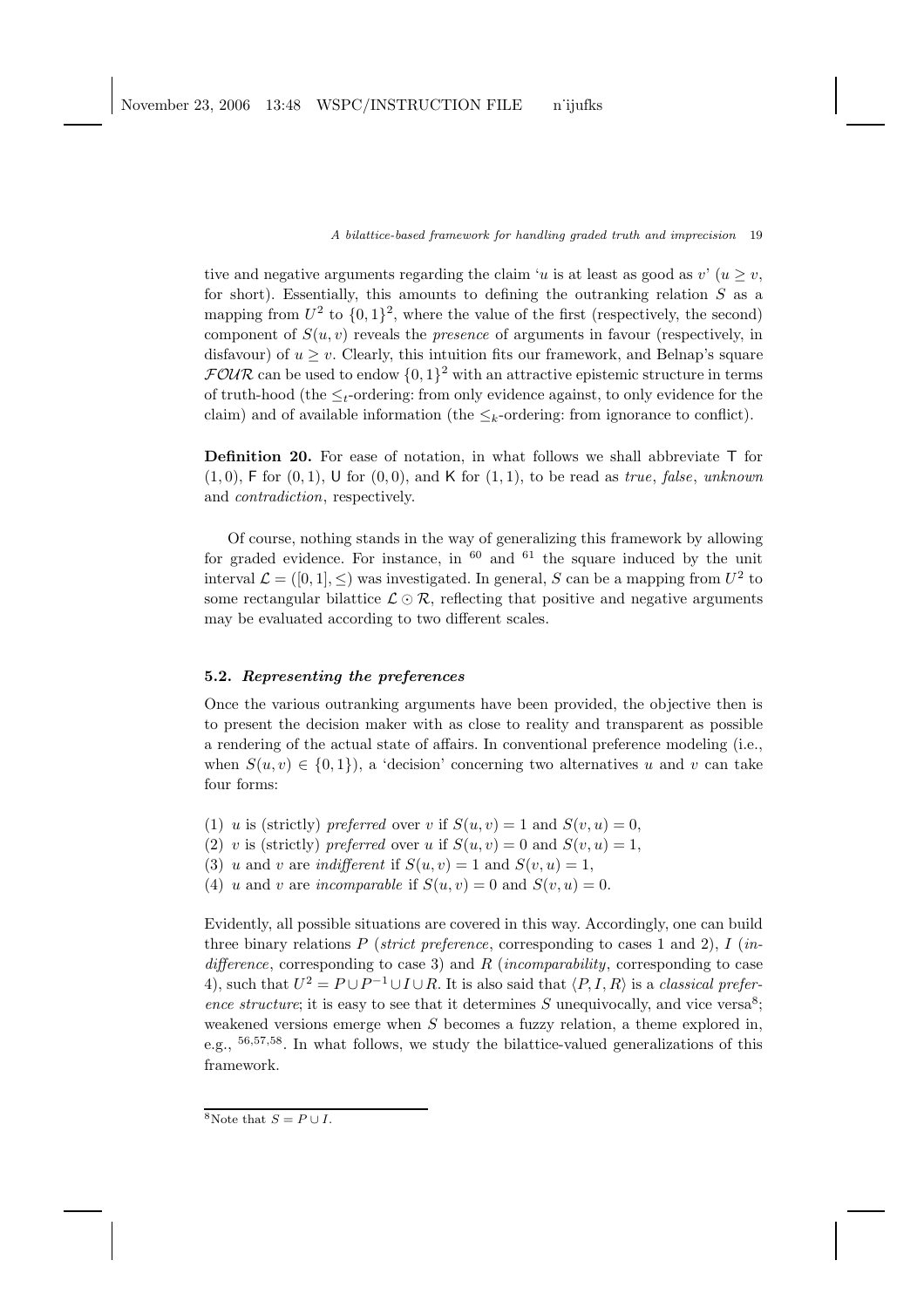### A crisp four-valued approach

Let first S be a mapping from  $U^2$  to  $\{0,1\}^2$ . Each couple of alternatives  $(u, v)$ corresponds to a couple  $(S(u, v), S(v, u))$  in  $({0, 1}^2)^2$ . For notational ease, and in order to enhance the clarity of the exposition, we shall abbreviate these couples by simply juxtaposing the two letters corresponding to their evaluations. For instance, FK represents the element  $((0,1),(1,1))$  that exhibits a situation in which there are only negative arguments for  $u > v$  and conflicting (both positive and negative) arguments for  $v > u$ .

**Remark 3.** In  ${}^{62,63,59}$ , essentially the same representation, albeit in a more complicated form, is obtained by defining, for every  $u, v$  in  $U$ ,

$$
\Delta S(u, v) = 1 \Leftrightarrow S(u, v) = (1, x) \text{ for some } x \text{ in } \{0, 1\},
$$
  

$$
\Delta \neg S(u, v) = 1 \Leftrightarrow S(u, v) = (x, 1) \text{ for some } x \text{ in } \{0, 1\},
$$

read as, "there is presence of truth in saying that  $u$  is at least as good as  $v$ " and "there is presence of truth in saying that  $u$  is not at least as good as  $v$ ", respectively. Consequently the so-called true, false, contradictory and unknown extensions<sup>9</sup> of  $S(u, v)$  are defined by, respectively,

$$
\mathbf{T}S(u,v) = 1 \Leftrightarrow \Delta S(u,v) = 1 \text{ and } \Delta \neg S(u,v) = 0,
$$
\n(8)

$$
\mathbf{F}S(u,v) = 1 \Leftrightarrow \Delta S(u,v) = 0 \text{ and } \Delta \neg S(u,v) = 1,
$$
\n(9)

$$
US(u, v) = 1 \Leftrightarrow \Delta S(u, v) = 0 \text{ and } \Delta \neg S(u, v) = 0,
$$
\n(10)

$$
\mathbf{K}S(u,v) = 1 \Leftrightarrow \Delta S(u,v) = 1 \text{ and } \Delta \neg S(u,v) = 1. \tag{11}
$$

In our notations FK denotes the case where  $\mathbf{F}S(u, v) = 1$  and  $\mathbf{K}S(v, u) = 1$ .

Thus, a decision maker is confronted with any of sixteen (instead of four) possible situations involving the alternatives  $u$  and  $v$ . As the prime determination is to try to rank the alternatives, it is worthwhile to endow those various situations with some meaningful structure, and it turns out that bilattices can go a long way in doing just that.

Indeed, starting from the  $\leq_t$ -ordering on  $\text{FOUR}$ , we can construct a bilatticebased square on top of  $({0, 1})^2$  with the following two orderings:

- $(x_1, x_2) \leq_t (y_1, y_2) \Leftrightarrow x_1 \leq_t y_1 \text{ and } x_2 \geq_t y_2$
- Intuitively, if  $(x_1, x_2) = (S(u, v), S(v, u))$  and  $(y_1, y_2) = (S(u', v'), S(v', u')),$ then  $(x_1, x_2) \leq_t (y_1, y_2)$  expresses that the extent to which u is preferred over v is less than the extent to which  $u'$  is preferred over  $v'$ . The smallest element is FT (it is not true that  $u \geq v$ , while it is true that  $u \leq v$ ) and the biggest one is TF  $(u > v$  and not  $v > u$ ).
- $(x_1, x_2) \leq_k (y_1, y_2) \Leftrightarrow x_1 \leq_t y_1 \text{ and } x_2 \leq_t y_2$

<sup>&</sup>lt;sup>9</sup>These are actually two-valued predicates. In <sup>60</sup> **T**, **F**, **U** and **K** are called 'strong unary operators'.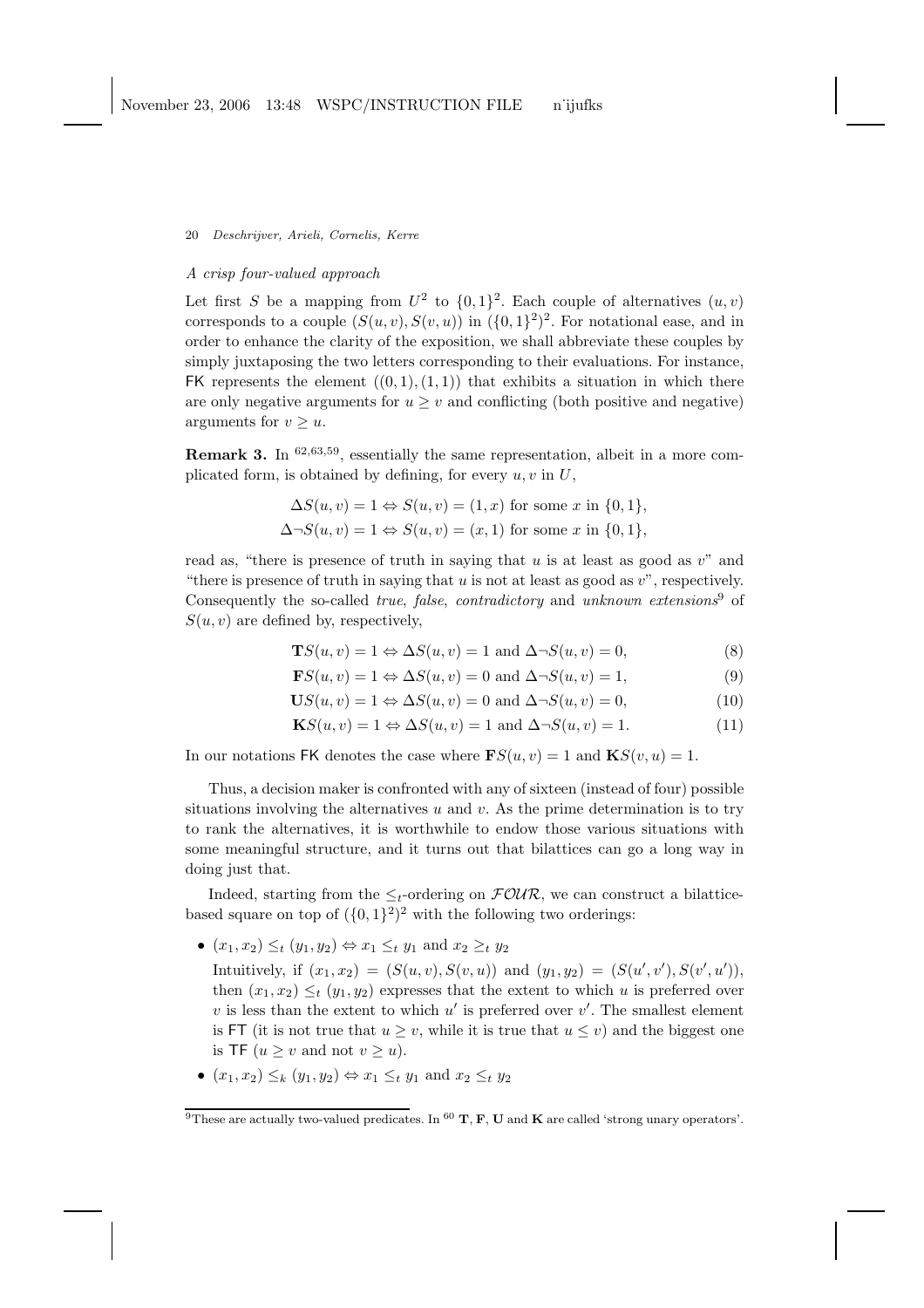This ordering ranges between a state of incomparability (FF) and the one of indifference (TT).

Starting from the  $\leq_k$ -ordering on  $\mathcal{FOUR}$  we can define two other orderings on  $({0, 1}^2)^2$  as follows:

•  $(x_1, x_2) \leq'_t (y_1, y_2) \Leftrightarrow x_1 \leq_k y_1 \text{ and } x_2 \geq_k y_2.$ 

Intuitively, if  $(x_1, x_2) = (S(u, v), S(v, u))$  and  $(y_1, y_2) = (S(u', v'), S(v', u')),$ then  $x_1 \leq_k y_1$  means that we know less about  $u \geq v$  than about  $u' \geq v'$ , and  $x_2 \geq_k y_2$  means that we know more about  $u \leq v$  than about  $u' \leq v'$ . So, the bigger  $(x_1, x_2)$  according to this ordering, the more we know about  $u \geq v$  and the less we know about  $u \leq v$ .

•  $(x_1, x_2) \leq'_k (y_1, y_2) \Leftrightarrow x_1 \leq_k y_1 \text{ and } x_2 \leq_k y_2.$ 

This ordering marks the amount of information at our disposition: from a shortage of information (UU) to an excess (KK).

**Remark 4.** In  $63,59$ , the authors present a dictionary-style solution to discriminate among the sixteen states, giving concrete names and explanations to each one of them. For instance,  $TF$  is called 'strict preference of u over v',  $KF$  in their terms is 'weak preference of  $u$  over  $v'$ , etc. This approach, apart from being tedious, is also misleading. As an example, in their approach (as in ours)  $\mathsf{FF}$  means that u and v are incomparable, whereas UU is read as "u and v are semi incomparable", and FU as "u and v are weakly incomparable". Such terminology implies an inaccurate description of the state of affairs, since

- a) the element UU bears no mark of incomparability whatsoever, and
- b) referring to  $\leq_k$ , the elements UF, FK and KF could claim the status of representing 'weak incomparability' with just as much justification as FU.

By contrast, the four order relations considered above serve to discriminate much more naturally, and without bias, among the sixteen states, positioning each state along four scales of measurement.

## Extensions to arbitrary (possibly continuous) rectangular bilattices

Another important advantage of our approach is that it can be straightforwardly generalized to graded evidence without the need for additional parameters. Indeed, the four orderings  $\leq_t, \leq_t, \leq'_t$ , and  $\leq'_k$  can equally be defined on  $\mathcal{L} \odot \mathcal{R}$  for any complete lattices  $\mathcal{L} = (L, \leq_L)$  and  $\mathcal{R} = (R, \leq_R)$ . The orderings present the decision maker with a rather complete picture of the situation; depending on the underlying goals and attitudes, he or she may exploit the information in various ways.

Consider, for instance, the set  $([0, 1]^2)^2$  together with, e.g., the normalized Euclidean distance function. For any value  $(S(u, v), S(v, u))$  one can measure its distance to the external elements of each order. Such distances give graded information which is often more helpful for the decision maker than just the orderings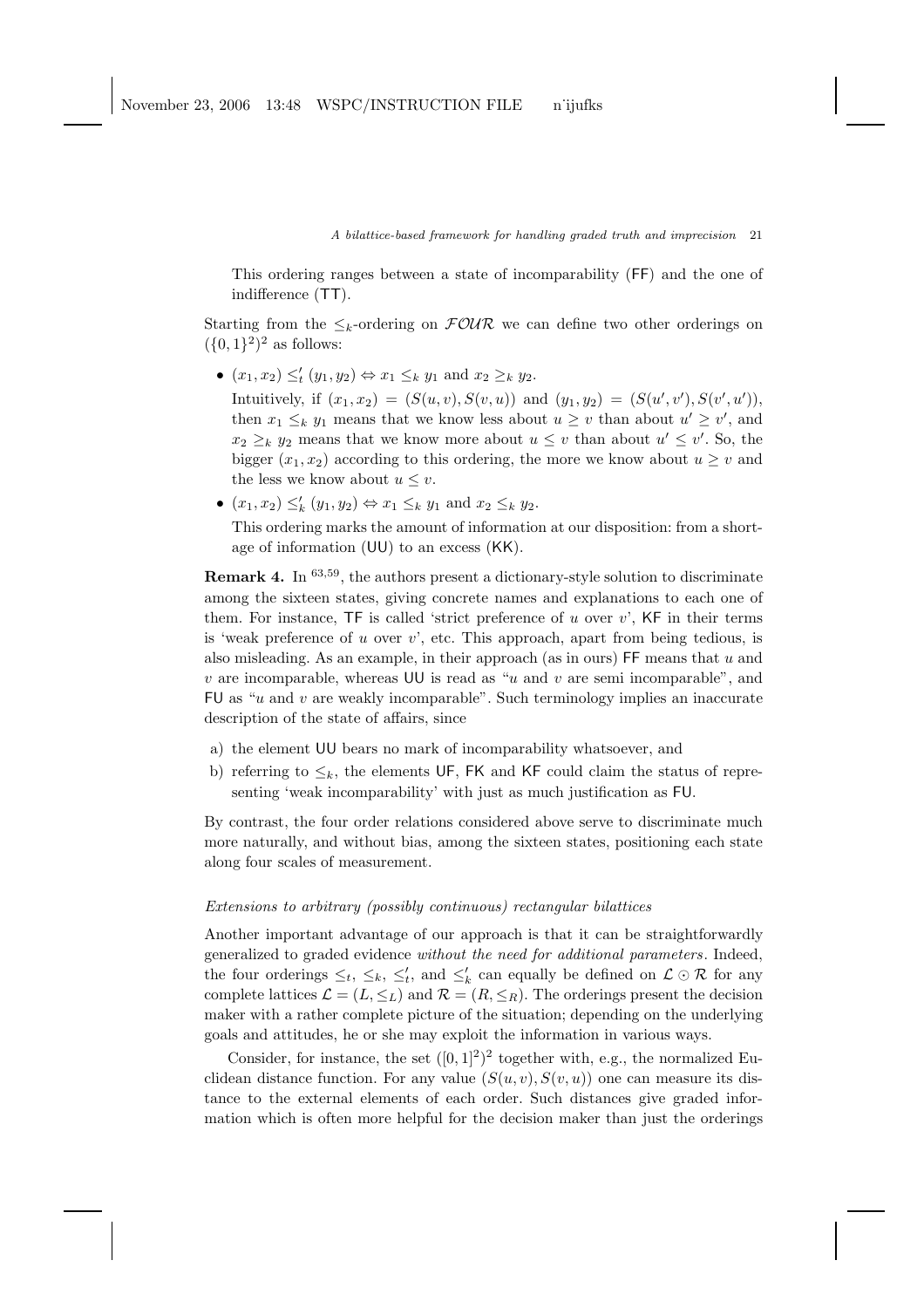themselves. For example, when  $(S(u, v), S(v, u)) = ((0.1, 0.77), (0.25, 0.41))$ , the distance<sup>10</sup> to  $FT$  is 0.44 and the distance to  $TF$  is 0.67, which indicates a preference of v over u. Likewise, the distances  $0.62$  and  $0.52$  to UK and KU respectively may indicate that the amount of available information is greater for " $v > u$ " than for " $u \geq v$ ".

Note also that, as shown in Figure 3 (see the diagram on the bottom-left side), the distance to  $FT$  (respectively, to  $TF$ ) of each one of  $KT$ ,  $UT$ ,  $FU$ ,  $FK$ , is  $1/2$ (respectively,  $\sqrt{3}/2$ ), while the distance to FT (to TF) of TK, TU, UF, KF, is  $\sqrt{3}/2$ (respectively,  $1/2$ ). This can be interpreted as follows: the elements on the middle layer do not give any evidence that  $u \geq v$  or  $u \leq v$ , the elements on the second layer from below give more evidence that  $u \leq v$ , and the elements on the fourth layer provide more evidence that  $u \geq v$ . As Figure 3 shows, similar layered structures and distance values are also induced by the other orders (see the bottom-right side of this figure for  $\leq_k$ , the top-left side for  $\leq'_t$ , and the top-right side for  $\leq'_k$ ).

KU\n  
\nKF KT FU TU\n  
\nTT TF KK UU FT FF\n  
\nTK FK UF UT\n  
\nUK\n  
\n
$$
\frac{1}{2} \frac{\sqrt{3}}{2} \frac{1}{\sqrt{2}}
$$
\nTUT TF KU UK FT FF\n  
\nUV\n  
\nUK\n  
\nTF\n  
\nTF\n  
\nTF\n  
\nTF\n  
\nTF\n  
\nUU UT UF FU  
\nUU\n  
\nTF\n  
\nTF\n  
\nVU UT UF FU\n  
\nVU\n  
\nTF\n  
\nTF\n  
\nVU UT UF FU\n  
\nVU\n  
\nTF\n  
\nTF\n  
\nVU UT UF FU\n  
\nVU\n  
\nTF\n  
\nTF\n  
\nVU UT VF FU\n  
\nTF\n  
\nKK U UK UU FT\n  
\nTF\n  
\nKK U UK UU FT\n  
\nTF\n  
\nKK U UK UU FT\n  
\nTF\n  
\nTF\n  
\nKK U UK UU FT\n  
\nTF\n  
\nTF\n  
\nKK U UK UU FT\n  
\nTF\n  
\nTF\n  
\nTF\n  
\nTF\n  
\nTF\n  
\nTF\n  
\nTF\n  
\nTF\n  
\nTF\n  
\nTF\n  
\nTF\n  
\nTF\n  
\nTF\n  
\nTF\n  
\nTF\n  
\nTF\n  
\nTF\n  
\nTF\n  
\nTF\n  
\nTF\n  
\nTF\n  
\nTF\n  
\nTF\n  
\nTF\n  
\nTF\n  
\nTF\n  
\nTF\n  
\nTF\n  
\nTF\n  
\nTF\n  
\nTF\n  
\nTF\n  
\nTF\n  
\nTF\n  
\nTF\n  
\nTF\n  
\nTF\n  
\nTF\n  
\nTF\n  
\nTF\n  
\nTF\n  
\nTF\n  
\nTF\n  
\nTF\n  
\nTF\n  
\nTF\n  
\nTF\n  
\nTF\n  
\nTF\n  
\nTF\n  
\nTF\n  
\nTF\n  
\nTF\n  
\nTF\n  
\nTF\n  
\nTF\n  
\nTF\n  
\nTF\n  
\nTF\n  
\nTF\n  
\nTF\n  
\nTF\n  
\nTF\n  
\nTF\n  
\nTF\n  
\nTF\n  
\nTF\n  
\nTF\n  
\nTF\n  
\nTF\n  
\nTF

Fig. 3. Euclidean distances to the extreme elements of  $\leq_t$  (bottom left),  $\leq_k$  (bottom right),  $\leq'_t$ (top left), and  $\leq'_{k}$  (top right).

Figure 3 reveals a nice symmetry among the four diagrams: there are eight external elements each corresponding to a 'definite' state of affairs (TF and FT: strict preference; TT: indifference; FF: incomparability; KK, UU, UK, KU: information defect) and the eight remaining ones which float somewhat between the extremes (they are always in second or the fourth layer). Note also that the middle layer of each diagram always contains the six other external elements.

As the next proposition shows, the four order relations considered above preserve these distance considerations for every element of the underlying bilattice:

<sup>&</sup>lt;sup>10</sup>Note that the distance between two elements  $((a_1, a_2), (b_1, b_2))$  and  $((c_1, c_2), (d_1, d_2))$  of  $([0, 1]^2)^2$ is given by  $\frac{1}{2}\sqrt{(a_1-c_1)^2+(a_2-c_2)^2+(b_1-d_1)^2+(b_2-d_2)^2}$ .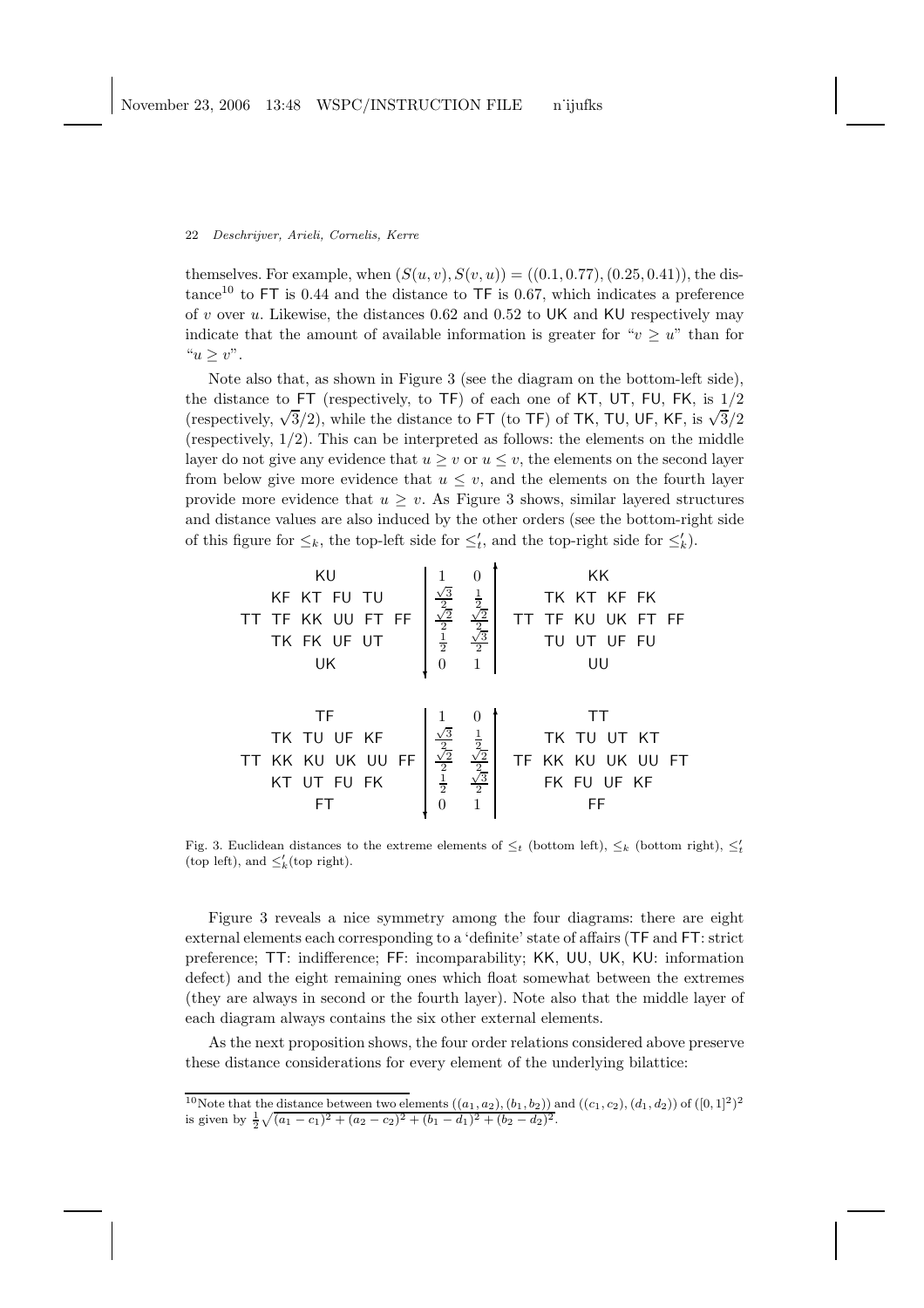**Proposition 15.** Let  $\leq$  be any one of the above four orders  $(\leq_t, \leq_k, \leq'_t, \leq'_k)$  on  $([0,1]^2)^2$ , and let d be the Euclidean distance function on it. Denote by 0 and 1 the  $\prec$ -minimal element and the  $\prec$ -maximal element, respectively. For every u, v in  $([0,1]^2)^2$ , if  $u \preceq v$  then  $d(0, u) \leq d(0, v)$  and  $d(u, 1) \geq d(v, 1)$ .

**Proof.** We show the claim for  $\leq_t$  and its minimum FT; the other cases are similar.

Let  $u = (x_1, x_2)$  and  $v = (y_1, y_2)$ . If  $u \leq_t v$  then  $x_1 \leq_t y_1$  and  $x_2 \geq_t y_2$ , which means that  $d_E(\mathsf{F}, x_1) \leq d_E(\mathsf{F}, y_1)$  and  $d_E(\mathsf{T}, x_2) \leq d_E(\mathsf{T}, y_2)$ , where  $d_E$  denotes the Euclidean distance on  $\mathbb{R}^2$ . Thus,  $d(\mathsf{FT}, (x_1, x_2)) = \frac{1}{2} \sqrt{d_E(\mathsf{F}, x_1)^2 + d_E(\mathsf{T}, x_2)^2} \le \frac{1}{2} \sqrt{d(\mathsf{F}, y_1)^2 + d(\mathsf{T}, y_2)^2} = d(\mathsf{FT}, (y_1, y_2)).$ 

The above representation stands in sharp contrast to existing work relying on the conventions described in Note 3. Indeed, devising graded versions of the predicates  $T$ ,  $F$ ,  $U$  and  $K$  requires an explicit choice of how to model the conjunction in the right-hand sides of their defining equalities  $(8)$ – $(11)$ . In <sup>60</sup> and <sup>61</sup>, two different choices involving different t-norms on the unit interval are put forward, each elaborately justified in its own terms. As our exposition reveals, however, this effort is altogether superfluous since it can be avoided by working with the original outranking information. As we have shown, rectangular bilattices offer a simple and natural way of encoding this information, even in cases that the argument in favour of a certain preference and the argument in disfavour of that preference are specified in terms of different ranges.

## 6. Conclusion

In this paper we introduced a general framework for uncertainty modeling, taking advantage of the new opportunities offered by bilattice-based structures. The 'traditional' approach of evaluating membership functions by values that are arranged in one (and usually total) order, is replaced here by more expressive 'two-dimensional' measurements that reflect different interpretations of the underlying orders, which may be applied simultaneously. The main benefits of this approach are, among others, the following:

- (1) By not constraining ourselves to consistent elements only, a natural setting to represent and handle contradictions emerges (see Section 2).
- (2) The constructs of rectangular bilattices relate IVFSs and IFSs within one uniform and general framework (see Section 3).
- (3) The definition and representation of suitable logical connectives within our setting brings together results from both the theory of bilattices and  $\mathcal{L}$ -fuzzy set theory. Moreover, it raises many non-trivial questions regarding the interrelationships among the various alternatives (see Section 4).
- (4) Some of the applicative aspects of our framework are demonstrated in the context of preference modeling, where we have introduced a generic declarative solution strategy to this problem. This solution fully exploits the order-theoretical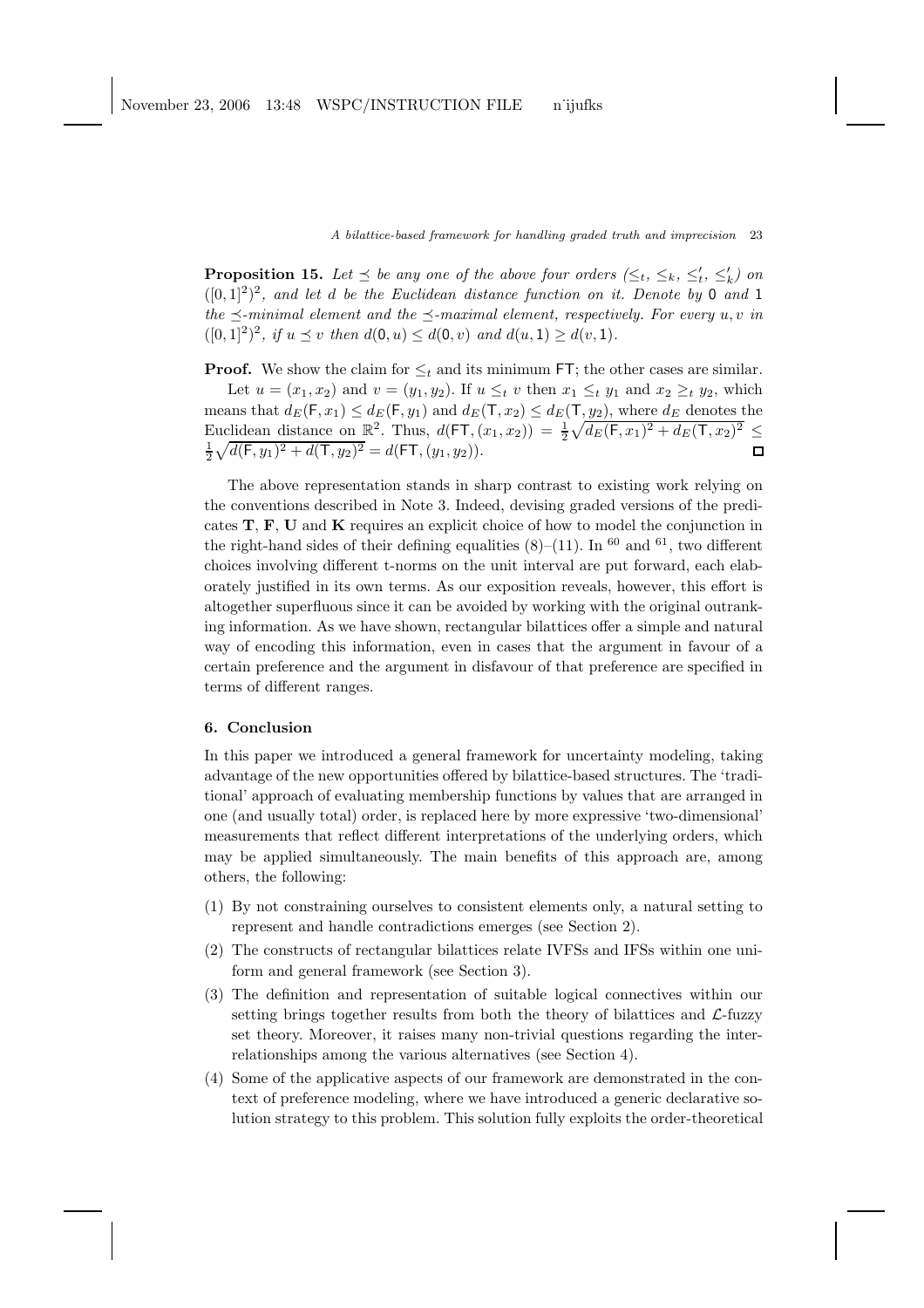ingredients of bilattice theory, and puts existing methods for preference modeling into a simple and unified perspective (see Section 5).

We conclude, therefore, that bilattice-based fuzzy sets provide a natural and attractive framework for the representation of uncertain and potentially conflicting information.

## Acknowledgements

Chris Cornelis would like to thank the Research Foundation–Flanders for funding his research.

# References

- 1. J. Goguen, "L-fuzzy sets", Journal Math. Anal. Appl. 18 (1967) 145–174.
- 2. O. Arieli, C. Cornelis, G. Deschrijver and E. E. Kerre, "Relating intuitionistic fuzzy sets and interval-valued fuzzy sets through bilattices", in Applied Computational Intelligence, eds. D. Ruan, P. D'Hondt, M. De Cock, M. Nachtegael and E. E. Kerre (World Scientific, 2004), pp. 57–64.
- 3. O. Arieli, C. Cornelis, G. Deschrijver and E. E. Kerre, "Bilattice-based squares and triangles", in Proc. 8th European Conf. on Symbolic and Quantitative Approaches to Reasoning with Uncertainty (ECSQARU'05), ed. L. Godo (Springer, 2005), vol. 3571 of Lecture Notes in Artificial Intelligence, pp. 563–575.
- 4. C. Cornelis, O. Arieli, G. Deschrijver and E. E. Kerre, "Uncertainty modeling by bilattice-based squares and triangles", IEEE Transactions on Fuzzy Sets and Systems In press.
- 5. M. L. Ginsberg, "Multi-valued logics: A uniform approach to reasoning in artificial intelligence", Computer Intelligence 4 (1988) 256–316.
- 6. M. Fitting, "Bilattices in logic programming", in Proc. 20th International Symposium on Multiple-Valued Logic, ed. G. Epstein (1990), pp. 238–246.
- 7. M. Fitting, "Bilattices and the semantics of logic programming", Journal of Logic Programming 11 (1991) 91–116.
- 8. M. Fitting, "Kleene's logic, generalized", Journal of Logic and Computation 1 (1992) 797–810.
- 9. M. Fitting, "Kleene's three-valued logics and their children", Fundamenta Informaticae 20 (1994) 113–131.
- 10. F. Esteva, P. Garcia and L. Godo, "Enriched interval bilattices and partial manyvalued logics: an approach to deal with graded truth and imprecision", Uncertainty, Fuzziness and Knowledge-based Systems 2 (1994) 37–54.
- 11. G. Gargov, "Knowledge, uncertainty and ignorance in logic: bilattices and beyond", Journal of Applied Non-Classical Logics 9 (1999) 195–283.
- 12. V. B. Tarassov, "Lattice products, bilattices and some extensions of negations, triangular norms and triangular conorms", in Proc. Int. Conf. on Fuzzy Sets and Soft Computing in Economics and Finance (FSSCEF'04), eds. I. Batyrshin, J. Kacpzryk and L. Sherenetov (2004), vol. 1, pp. 272–282.
- 13. K. T. Atanassov, "Intuitionistic fuzzy sets", (1983), vII ITKR's Session, Sofia (deposed in Central Sci.-Technical Library of Bulg. Acad. of Sci., 1697/84) (in Bulgarian).
- 14. R. Sambuc, "Fonctions Φ-floues. Application `a l'aide au diagnostic en pathologie thyroidienne", (1975), ph. D. Thesis, University of Marseille.
- 15. M. Fitting, personal communication.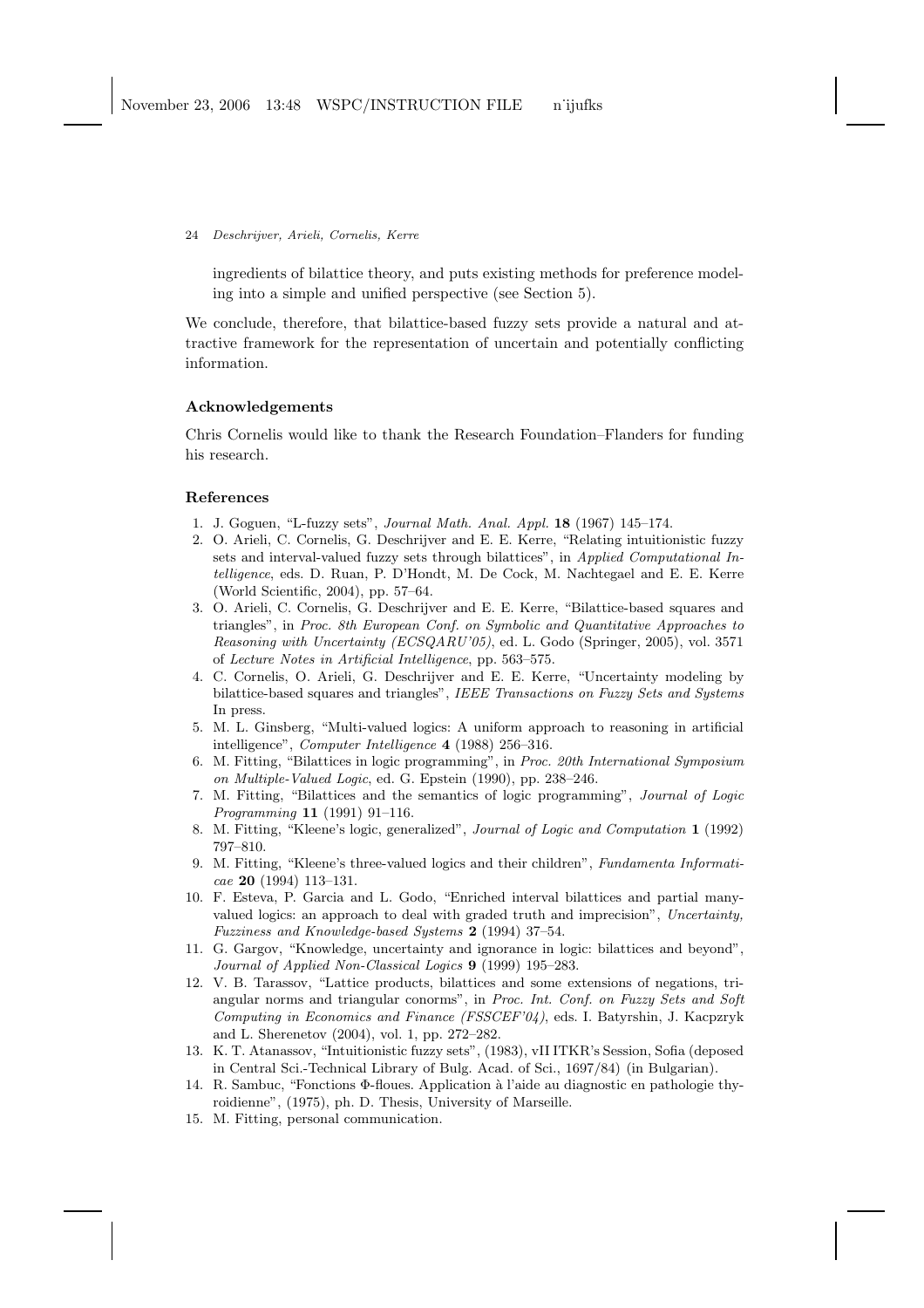- 16. C. Cornelis, K. T. Atanassov and E. E. Kerre, "Intuitionistic fuzzy sets and intervalvalued fuzzy sets: a critical comparison", in Proc. 3rd Int. Conf. in Fuzzy Logic and Technology (EUSFLAT'03), eds. M. Wagenknecht and R. Hampel (2003), pp. 159–163.
- 17. N. D. Belnap, "How a computer should think", in Contemporary Aspects of Philosophy, ed. G. Ryle (Oriel Press, 1977), pp. 30–56.
- 18. N. D. Belnap, "A useful four-valued logic", in Modern Uses of Multiple-Valued Logic, eds. G. Epstein and J. M. Dunn (Reidel Publishing Company, 1977), pp. 7–37.
- 19. O. Arieli and A. Avron, "Reasoning with logical bilattices", Journal of Logic, Language, and Information 5 (1996) 25–63.
- 20. O. Arieli and A. Avron, "Bilattices and paraconsistency", in Frontiers of Paraconsistent Logic, eds. D. Batens, C. Mortensen, G. Priest and J. V. Bendegem (Research Studies Press, 2000), pp. 11–27.
- 21. C. Cornelis, G. Deschrijver and E. E. Kerre, "Square and triangle: reflections on two prominent mathematical structures for the representation of imprecision", Notes on Intuitionistic Fuzzy Sets  $9(2003)$  11–21.
- 22. G. Deschrijver, C. Cornelis and E. E. Kerre, "Square and triangle: a comparison", in Proc. Conf. on Information Processing and Management of Uncertainty in Knowledge-Based Systems (IPMU'04) (2004), pp. 1389–1396.
- 23. B. De Baets and R. Mesiar, "Triangular norms on product lattices", Fuzzy Sets and Systems 104 (1999) 61–75.
- 24. A. Avron, "The structure of interlaced bilattices", Journal of Mathematical Structures in Computer Science 6 (1996) 287–299.
- 25. J. M. Font and M. Moussavi, "Note on a six-valued extension of three-valued logic", Journal of Applied Non-Classical Logic 3 (1993) 173–187.
- 26. M. Kondo, "On the structure of weak interlaced bilattice", in Proc. 32th IEEE Int. Symp. on Multiple-Valued Logic (ISMVL'02) (2002), pp. 23–26.
- 27. L. A. Zadeh, "Fuzzy sets", Information and Control 8 (1965) 338–353.
- 28. G. Takeuti and S. Titani, "Intuitionistic fuzzy logic and intuitionistic fuzzy sets theory", Journal of Symbolic Logic 49 (1984) 851–866.
- 29. G. Deschrijver and E. E. Kerre, "On the relationship between some extensions of fuzzy set theory", Fuzzy Sets and Systems 133 (2003) 227–235.
- 30. K. T. Atanassov and S. Stoeva, "Intuitionistic L-fuzzy sets", Cybernetics and Systems Research 2 (1984) 539–540.
- 31. I. Grattan-Guinness, "Fuzzy membership mapped onto interval and many-valued quantities", Zeitschrift für Mathematische Logik und Grundlagen der Mathematik 22 (1975) 149–160.
- 32. K. U. Jahn, "Intervall-wertige Mengen", Math. Nach. 68 (1975) 115–132.
- 33. L. A. Zadeh, "The concept of a linguistic variable and its application to approximate reasoning-I", Information Sciences 8 (1975) 199–249.
- 34. M. B. Gorzałczany., "A method of inference in approximate reasoning based on interval-valued fuzzy sets", Journal Math. Anal. Appl. 21 (1987) 1–17.
- 35. I. B. Türkşen, "Interval valued fuzzy sets based on normal forms", Fuzzy Sets and Systems 20 (1986) 191–210.
- 36. C. Cornelis, G. Deschrijver and E. E. Kerre, "Implication in intuitionistic and intervalvalued fuzzy set theory: Construction, classification, application", International Journal of Approximate Reasoning 35 (2004) 55–95.
- 37. D. Batens, C. Mortensen, G. Priest and J. V. Bendegem, eds., Frontiers of Paraconsistent Logic, Studies in Logic and Computation 8 (Research Studies Press, 2000).
- 38. W. A. Carnielli, M. E. Coniglio and I. Dóttaviano, eds., Paraconsistency: The Logical Way to the Inconsistent (Marcel Dekker, 2002), lecture Notes in Pure and Applied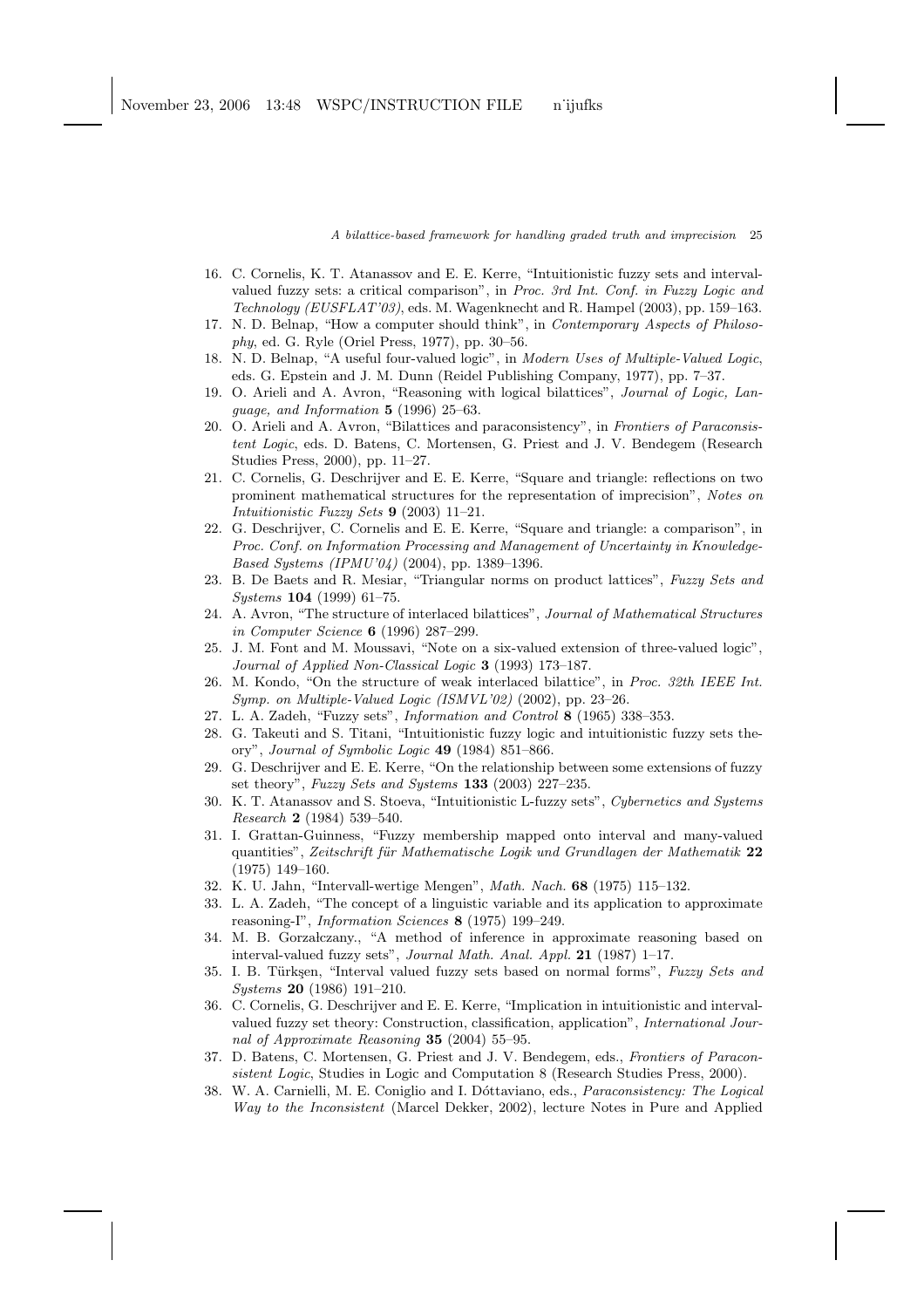Mathematics 228.

- 39. J. Marcos, D. Batens and W. Carnielli, eds., Journal of Applied Logic, vol. 3 (Elsevier, 2005).
- 40. O. Arieli, "Reasoning with different levels of uncertainty", Applied Non-Classical Logics  $13$  (2003) 317-343.
- 41. A. Pankowska and M. Wygralak, "Intuitionistic fuzzy sets an alternative look", in Proc. 3rd Int. Conf. in Fuzzy Logic and Technology (EUSFLAT'03), eds. M. Wagenknecht and R. Hampel (2003).
- 42. K. T. Atanassov, "Remark on a property of the intuitionistic fuzzy interpretation triangle", Notes on Intuitionistic Fuzzy Sets 8 (2002) 8–37.
- 43. G. de Cooman and E. E. Kerre, "Order norms on bounded partially ordered sets", Journal of Fuzzy Mathematics 2 (1994) 281–310.
- 44. G. Wagner, "Vivid logic", Lecture Notes in Artificial Intelligence 764.
- 45. P. Doherty, D. Driankov and A. Tsoukiàs, "Partiality, para-consistency and preference modelling", (1992), iDA Research report Lith-IDA-R-92-18, Linköping University.
- 46. A. Tsoukiàs, "A first-order, four valued, weakly paraconsistent logic and its relation to rough sets semantics", Foundations of Computing and Decision Sciences 27 (2002) 77–96.
- 47. O. Arieli and A. Avron, "The value of the four values", Artificial Intelligence 102 (1998) 97–141.
- 48. C. Cornelis, G. Deschrijver and E. E. Kerre, "Classification of intuitionistic fuzzy implicators: an algebraic approach", in Proc. 6th Joint Conf. on Information Sciences (JCIS'01), eds. H. J. Caulfield, S. Chen, H. Chen, R. Duro, V. Honavar, E. E. Kerre, M. Lu, M. G. Romay, T. K. Shih, D. Ventura, P. P. Wang and Y. Yang (2002), pp. 105–108.
- 49. P. Hájek, Metamathematics of Fuzzy Logic (Kluwer Academic Publishers, Dordrecht, 1998).
- 50. E. Turunen, Mathematics behind fuzzy logic (Advances in Soft Computing, Physica-Verlag, 1999).
- 51. C. C. Chang, "Algebraic analysis of many valued logics", Trans. AMS93 (1958) 74–80.
- 52. S. Jenei, "New family of triangular norms via contrapositive symmetrization of residuated implications", Fuzzy Sets and Systems 110 (2000) 157-174.
- 53. R. Brafman and U. Junker, eds., Multidisciplinary IJCAI-05 Workshop on Advances in Preference Handling (2005),
- Online proceedings: http://wikix.ilog.fr/wiki/bin/view/Preference05/WebHome. 54. B. De Baets, M. Delgado, J. Fodor, F. Herrera, E. Herrera-Viedma and L. Martinez,
- eds., International Journal of Intelligent Systems, vol. 18(7) (2003), special issue on preference modeling and applications.
- 55. M. Roubens and P. Vincke, "Preference modelling", Lecture Notes in Economics and Mathematical Systems 250.
- 56. J. Fodor and M. Roubens, Fuzzy Preference Modelling and Multicriteria Decision Support (Kluwer, 1994).
- 57. B. Van de Walle, B. De Baets and E. E. Kerre, "A plea for the use of Lukasiewicz triplets in the definition of fuzzy preference structures. (I). General argumentation", Fuzzy Sets and Systems 97 (1998) 349–359.
- 58. B. Van de Walle, B. De Baets and E. E. Kerre, "A plea for the use of Lukasiewicz triplets in the definition of fuzzy preference structures. (II). The identity case", Fuzzy Sets and Systems 99 (1998) 303–310.
- 59. A. Tsoukiàs and P. Vincke, "Extended preference structures in MCDA", in Multicriteria Analysis, ed. J. Clímaco (Springer–Verlag, 1997), pp. 37–50.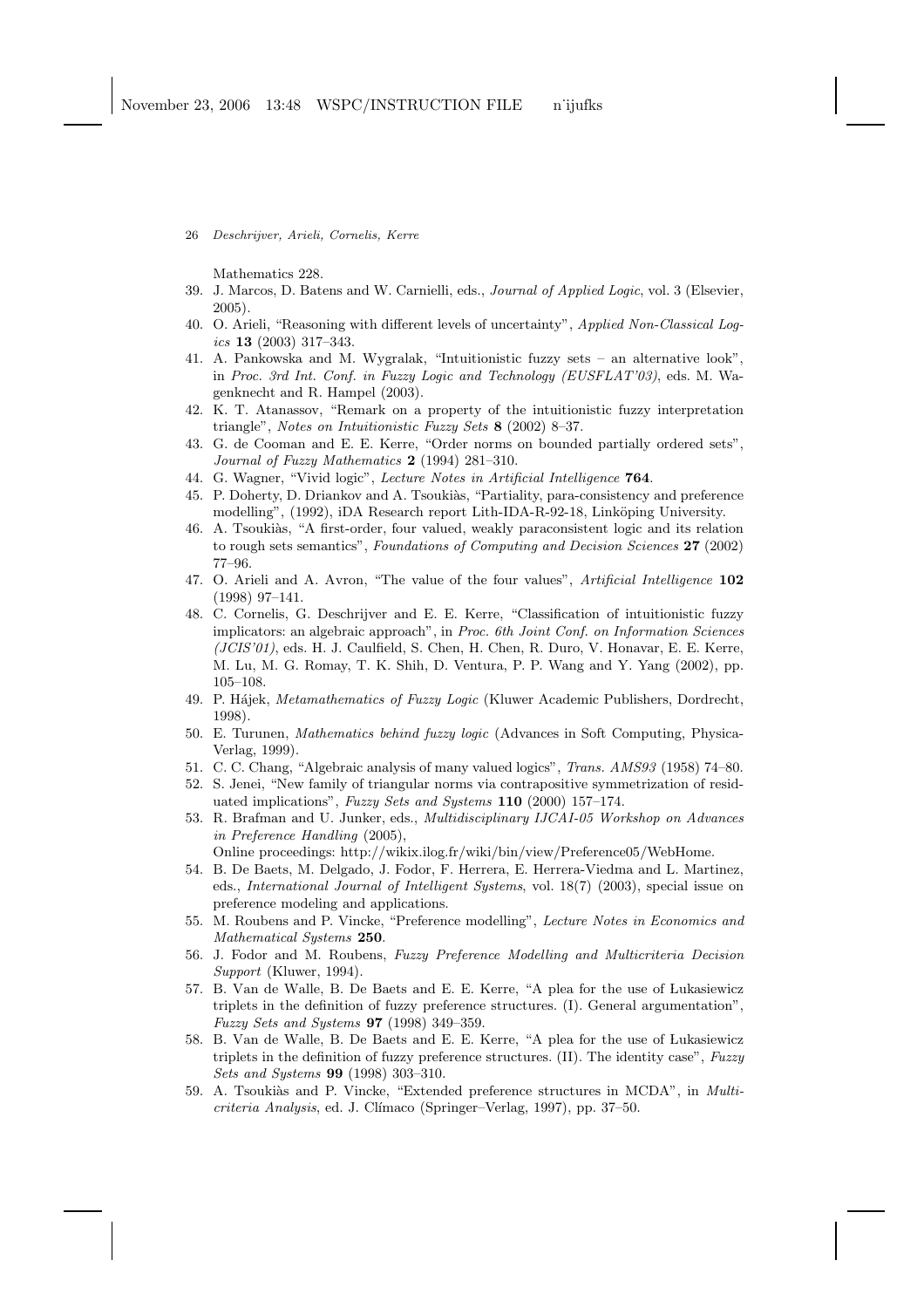- 60. P. Fortemps and R. Słowiński, "A graded quadrivalent logic for ordinal preference modelling: Loyola-like approach", Fuzzy Optimization and Decision Making 1 (2002) 93–111.
- 61. P. Perny and A. Tsoukiàs, "On the continuous extension of a four valued logic for preference modelling", in Proc. Conf. on Information Processing and Management of Uncertainty in Knowledge-Based Systems (IPMU'98) (1998), pp. 302–309.
- 62. A. Tsoukiàs, P. Perny and P. Vincke, "From concordance/discordance to the modelling of positive and negative reasons in decision aiding", in Aiding Decisions with Multiple Criteria: Essays in Honor of Bernard Roy, eds. D. Bouyssou, E. Jacquet-Lagrèze, P. Perny, R. Slowiński and D. Vanderpooten (Kluwer, 2002), pp. 147–174.
- 63. A. Tsoukiàs and P. Vincke, "A new axiomatic foundation of partial comparability", Theory and Decision  $39$  (1995) 79–114.
- 64. S. Jenei and B. De Baets, "On the direct decomposability of t-norms on product lattices", Fuzzy Sets and Systems 139 (2003) 699–707.
- 65. U. Höhle, "Commutative, residuated l-monoids", in Non-Classical Logics and Their Applications to Fuzzy Subsets, eds. U. Höhle and E. P. Klement (Kluwer Academic, Dordrecht, 1995), pp. 53–106.

## Proofs of the Propositions in Section 4

Many proofs of the propositions in Section 4 are derived from similar proofs that appear in <sup>4</sup> . In such cases, instead of repeating the corresponding proofs in their adjusted version, we just give the reference to the original text.

Notation 1. The mappings  $pr_1$  and  $pr_2$  on  $L \times R$  are defined as follows:  $pr_1(x_1, x_2) =$  $x_1$  and  $pr_2(x_1, x_2) = x_2$ .

**Proof of Proposition 7.** We shall show that if  $\mathfrak{N}$  is an involutive negator on  $(L \times R, \leq_t)$  then either  $\mathfrak{N}(0_\mathcal{L}, 0_\mathcal{R}) = (1_\mathcal{L}, 1_\mathcal{R})$  or  $\mathfrak{N}(0_\mathcal{L}, 0_\mathcal{R}) = (0_\mathcal{L}, 0_\mathcal{R})$  (Lemma 7-A); in the first case Formula (1) applies (Lemmas 7-B,C,D) and in the second case Formula (2) applies (Lemmas 7-E,F,G).

Lemma 7-A: Let  $\mathcal{L} = (L, \leq_L)$  and  $\mathcal{R} = (R, \leq_R)$  be chains. For any involutive negator  $\mathfrak N$  on  $(L\times R, \leq_t)$  it holds that either  $\mathfrak N(0_\mathcal{L}, 0_\mathcal{R}) = (0_\mathcal{L}, 0_\mathcal{R})$  or  $\mathfrak N(0_\mathcal{L}, 0_\mathcal{R}) =$  $(1_\mathcal{L}, 1_\mathcal{R}).$ 

*Proof:* The proof is similar to the proof of Lemma 3-A in <sup>4</sup>. Assume that  $\mathfrak{N}(0_\mathcal{L},0_\mathcal{R})=$  $(x_1, 0_\mathcal{R})$ , where  $x_1 >_L 0_\mathcal{L}$ . Then  $(0_\mathcal{L}, 0_\mathcal{R}) \leq_t (x_1, 0_\mathcal{R})$  and  $(x_1, 1_\mathcal{R}) \leq_t (x_1, 0_\mathcal{R})$ , but  $(0_\mathcal{L}, 0_\mathcal{R})$  and  $(x_1, 1_\mathcal{R})$  are incomparable w.r.t.  $\leq_t$ . Since  $\mathfrak{N}$  is decreasing and involutive, we obtain  $\Re(0_\mathcal{L}, 0_\mathcal{R}) \geq_t \Re(x_1, 0_\mathcal{R}) = (0_\mathcal{L}, 0_\mathcal{R})$  and  $\Re(x_1, 1_\mathcal{R}) \geq_t \Re(x_1, 0_\mathcal{R}) =$  $(0_\mathcal{L}, 0_\mathcal{R})$ . Hence the second component of both  $\mathfrak{N}(0_\mathcal{L}, 0_\mathcal{R})$  and  $\mathfrak{N}(x_1, 1_\mathcal{R})$  must be  $0_{\mathcal{R}}$ , thus  $\mathfrak{N}(0_{\mathcal{L}}, 0_{\mathcal{R}})$  and  $\mathfrak{N}(x_1, 1_{\mathcal{R}})$  are  $\leq_t$ -comparable. Now, since  $\mathfrak{N}$  is decreasing and involutive, it also follows that  $(0_\ell, 0_\mathcal{R})$  and  $(x_1, 1_\mathcal{R})$  are  $\leq_t$ -comparable, which is a contradiction. For the other cases of  $\mathfrak{N}(0_\mathcal{L}, 0_\mathcal{R}) \in L \times R \setminus \{(0_\mathcal{L}, 0_\mathcal{R}), (1_\mathcal{L}, 1_\mathcal{R})\},\$ we obtain a contradiction in a similar way.

Lemma 7-B: Let  $\mathcal{L} = (L, \le_L)$  and  $\mathcal{R} = (R, \le_R)$  be chains. For any involutive negator  $\mathfrak N$  on  $(L\times R, \leq_t)$  such that  $\mathfrak N(0_\mathcal{L}, 0_\mathcal{R}) = (1_\mathcal{L}, 1_\mathcal{R})$ , the following holds for all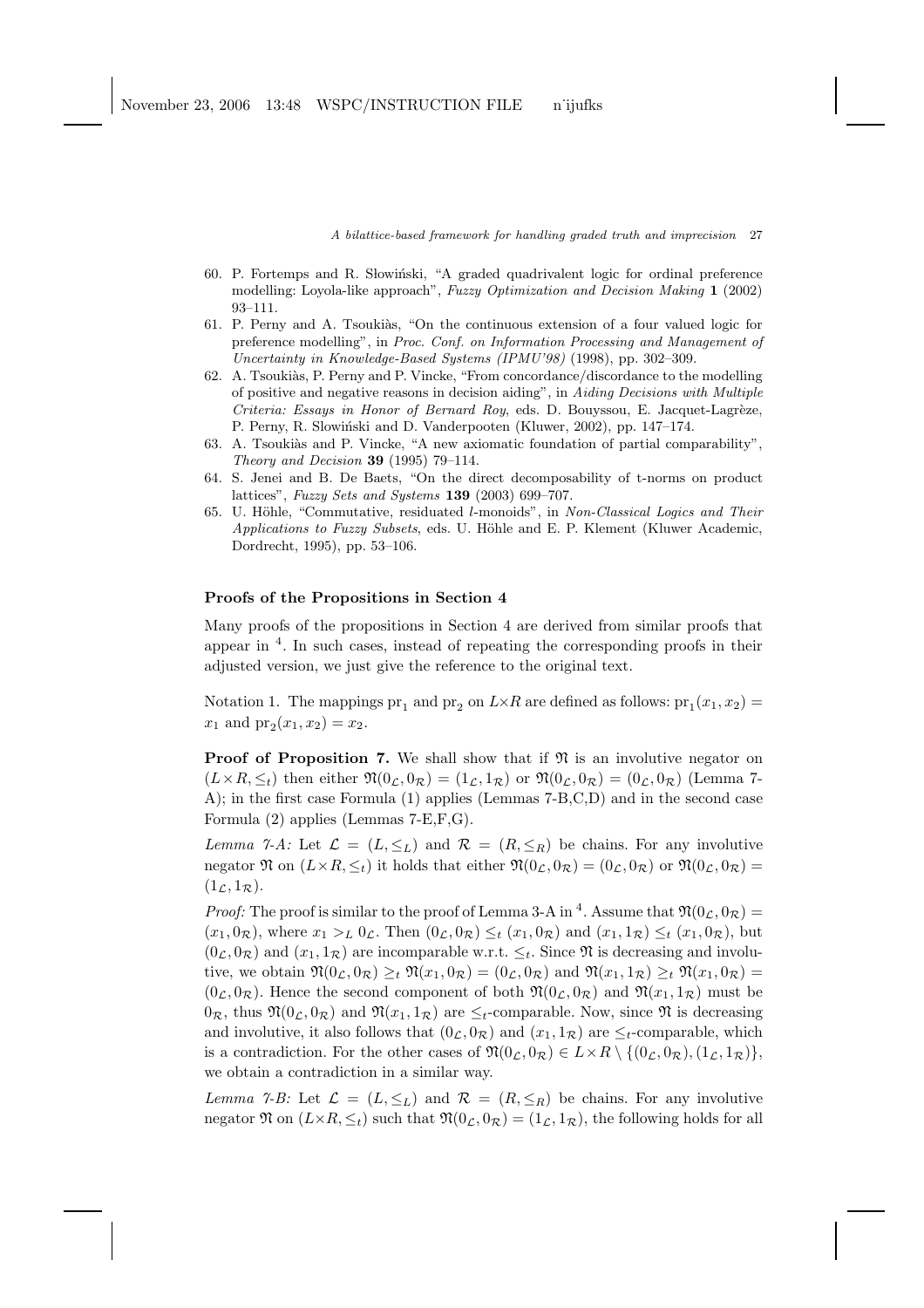$x_1$  in L and  $x_2$  in R:  $\mathfrak{N}(x_1, 0_{\mathcal{R}}) \leq_t (1_{\mathcal{L}}, 1_{\mathcal{R}}), \mathfrak{N}(0_{\mathcal{L}}, x_2) \geq_t (1_{\mathcal{L}}, 1_{\mathcal{R}}), \mathfrak{N}(x_1, 1_{\mathcal{R}}) \geq_t$  $(0_{\mathcal{L}}, 0_{\mathcal{R}})$  and  $\Re(1_{\mathcal{L}}, x_2) \leq_t (0_{\mathcal{L}}, 0_{\mathcal{R}}).$ 

Proof: Similar to that of Lemma 3-B in<sup>4</sup>.

Lemma 7-C: Let  $\mathcal{L} = (L, \leq_L)$  and  $\mathcal{R} = (R, \leq_R)$  be chains. For any involutive negator  $\mathfrak N$  on  $(L \times R, \leq_t)$  such that  $\mathfrak N(0_\mathcal{L}, 0_\mathcal{R}) = (1_\mathcal{L}, 1_\mathcal{R})$ , it holds that  $\text{pr}_1 \mathfrak N(x_1, x_2) =$  $pr_1 \mathfrak{N}(x_1, 0_\mathcal{R})$  and  $pr_2 \mathfrak{N}(x_1, x_2) = pr_2 \mathfrak{N}(0_\mathcal{L}, x_2)$ , for all  $(x_1, x_2) \in L \times R$ .

Proof: Similar to that of Lemma 3-C in<sup>4</sup>.

Lemma 7-D: Let  $\mathcal{L} = (L, \leq_L)$  and  $\mathcal{R} = (R, \leq_R)$  be chains and let  $\mathfrak{N}$  be a negator on  $(L \times R, \leq_t)$  such that  $\mathfrak{N}(0_\mathcal{L}, 0_\mathcal{R}) = (1_\mathcal{L}, 1_\mathcal{R})$ . Furthermore, let the mappings  $\mathcal{N}_1: L \to L$  and  $\mathcal{N}_2: R \to R$  be defined by  $\mathcal{N}_1(x_1) = \text{pr}_1 \mathfrak{N}(x_1, 0_{\mathcal{R}})$  and  $\mathcal{N}_2(x_2) =$  $\text{pr}_2 \mathfrak{N}(0_\mathcal{L}, x_2)$ , for all  $x_1 \in L$  and  $x_2 \in R$ . Then  $\mathfrak{N}$  is involutive if and only if  $\mathcal{N}_1$  and  $\mathcal{N}_2$  are involutive negators on  $\mathcal L$  and  $\mathcal R$  respectively, and for all  $(x_1, x_2)$  in  $L \times R$  we have that  $\mathfrak{N}(x_1, x_2) = (\mathcal{N}_1(x_1), \mathcal{N}_2(x_2)).$ 

Proof: Similar to that of Lemma 3-D in<sup>4</sup>.

Lemma 7-E: Let  $\mathcal{L} = (L, \leq_L)$  and  $\mathcal{R} = (R, \leq_R)$  be chains. For any involutive negator  $\mathfrak N$  on  $(L\times R, \leq_t)$  such that  $\mathfrak N(0_\mathcal{L}, 0_\mathcal{R})=(0_\mathcal{L}, 0_\mathcal{R})$ , the following holds for all  $x_1$  in L and  $x_2$  in R:  $\mathfrak{N}(x_1, 0_{\mathcal{R}}) \leq_t (0_{\mathcal{L}}, 0_{\mathcal{R}}), \mathfrak{N}(0_{\mathcal{L}}, x_2) \geq_t (0_{\mathcal{L}}, 0_{\mathcal{R}}), \mathfrak{N}(x_1, 1_{\mathcal{R}}) \geq_t$  $(1_{\mathcal{L}}, 1_{\mathcal{R}})$  and  $\mathfrak{N}(1_{\mathcal{L}}, x_2) \leq_t (1_{\mathcal{L}}, 1_{\mathcal{R}}).$ 

Proof: Similar to that of Lemma 3-E in<sup>4</sup>.

Lemma 7-F: Let  $\mathcal{L} = (L, \leq_L)$  and  $\mathcal{R} = (R, \leq_R)$  be chains. For any involutive negator  $\mathfrak{N}$  on  $(L \times R, \leq_t)$  such that  $\mathfrak{N}(0_\mathcal{L}, 0_\mathcal{R}) = (0_\mathcal{L}, 0_\mathcal{R})$ , it holds that  $pr_1 \mathfrak{N}(x_1, x_2) =$  $\operatorname{pr}_1 \mathfrak{N}(0_\mathcal{L}, x_2)$  and  $\operatorname{pr}_2 \mathfrak{N}(x_1, x_2) = \operatorname{pr}_2 \mathfrak{N}(x_1, 0_\mathcal{R})$  for all  $(x_1, x_2)$  in  $L \times R$ .

Proof: Similar to that of Lemma 3-F in<sup>4</sup>.

Lemma 7-G: Let  $\mathcal{L} = (L, \leq_L)$  and  $\mathcal{R} = (R, \leq_R)$  be chains and let  $\mathfrak{N}$  be a negator on  $(L \times R, \leq_t)$  such that  $\mathfrak{N}(0_\mathcal{L}, 0_\mathcal{R}) = (0_\mathcal{L}, 0_\mathcal{R})$ . Furthermore, define the mapping  $\varphi: L \to R$  by  $\varphi(x) = \text{pr}_2 \mathfrak{N}(x, 0_R)$ , for all  $x \in L$ . Then  $\mathfrak{N}$  is involutive if and only if  $\varphi$  is an isomorphism between  $\mathcal L$  and  $\mathcal R$ , and for all  $(x_1, x_2)$  in  $L \times R$  we have that  $\mathfrak{N}(x_1, x_2) = (\varphi^{-1}(x_2), \varphi(x_1)).$ 

*Proof:* Assume first that  $\mathfrak{N}$  is an involutive negator on  $(L \times R, \leq_t)$  such that  $\mathfrak{N}(0_\mathcal{L}, 0_\mathcal{R}) = (0_\mathcal{L}, 0_\mathcal{R})$ . Define the mappings  $\varphi_1 : R \to L$  and  $\varphi_2 : L \to R$  by  $\varphi_1(x) = \text{pr}_1 \mathfrak{N}(0_\mathcal{L}, x)$  and  $\varphi_2(x) = \text{pr}_2 \mathfrak{N}(x, 0_\mathcal{R})$ . We will show that  $\varphi_2$  is an isomorphism between  $\mathcal L$  and  $\mathcal R$ .

- Let x and x' be distinct elements of L and assume that  $\varphi_2(x) = \varphi_2(x') = y$ . Then, by definition of  $\varphi_2$  and by Lemma 7-E it follows that  $(0_\mathcal{L}, y) = \mathfrak{N}(x, 0_\mathcal{R}) =$  $\mathfrak{N}(x',0_\mathcal{L})$ . Thus, since  $\mathfrak{N}$  is an involution,  $\mathfrak{N}(0_\mathcal{L},y) = (x,0_\mathcal{R}) = (x',0_\mathcal{L})$ , which is a contradiction. Hence  $\varphi_2$  is injective.
- Let arbitrarily  $y \in R$ . By Lemma 7-E it follows that there exists an  $x \in L$  such that  $\mathfrak{N}(0_\mathcal{L}, y) = (x, 0_\mathcal{R})$ . Since  $\mathfrak{N}$  is involutive,  $\mathfrak{N}(x, 0_\mathcal{R}) = (0_\mathcal{L}, y)$ , so  $\varphi_2(x) = y$ . Hence  $\varphi_2$  is surjective.